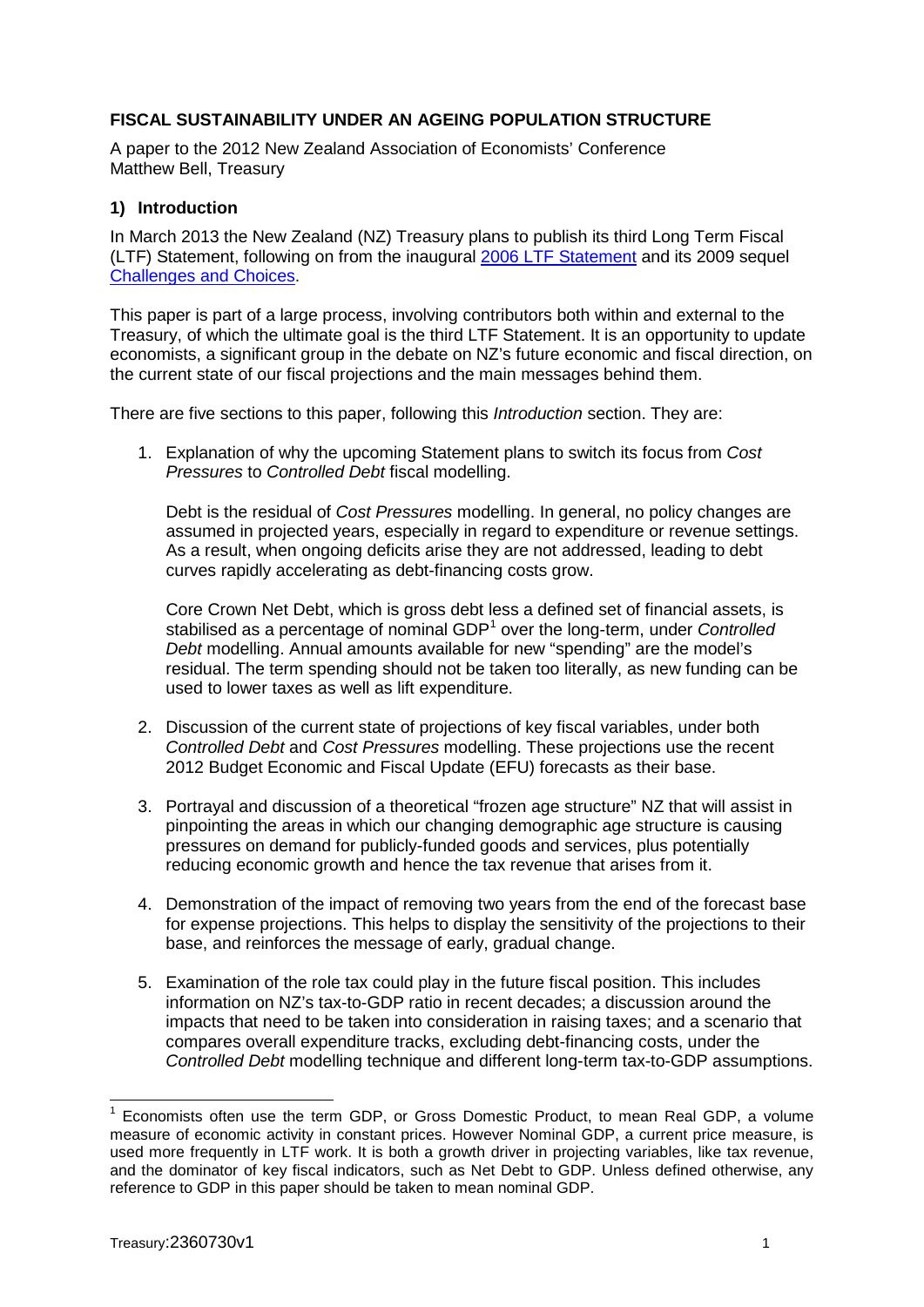### **2) Long Term Fiscal through a lens of constraining debt**

Past LTF Statements have focused mainly on a projection technique that they have labelled *Bottom-up* (2006) or *Historic Trends* (2009)*.* The current label is *Cost Pressures* but the name matters far less than its underlying main feature, which is that it makes **government (or public) gross debt the residual of the modelling**. In particular, as an ageing population pushes total expenses above revenue settings, no policy response to ongoing deficits is modelled. Shortfalls are assumed to be borrowed. Deficits grow rapidly as finance costs balloon with increasing debt, often to a point where the issues faced appear insurmountable.

The graph below shows these bottom-up, "debt as residual" projections, as they appeared in the previous two LTF Statements and also from the recent 2012 Budget EFU forecast base.



**% GDP Core Crown Net Debt to GDP - 3 LTF Statement projections** 

A number of points arise from this graph, and many of them relate to the reasons for switching the focus of the next LTF Statement towards a *Controlled Debt* main scenario. The latter is not a new idea. It appeared in both the 2006 and 2009 Statements, in various guises. However, in those Statements it was viewed more as "one of the alternative scenarios", with a *Cost Pressures* type projection being the main scenario.

Before discussing reasons for a change in focus it is worth clarifying that the 2013 LTF Statement will not discard bottom-up, *Cost Pressures* scenarios entirely. This type of scenario still has very important roles to play, especially in three main regards. These are:

- **Serving as a warning signal** that current expenditure and/or revenue settings will become unsustainable at some point in the future. While the level of debt to GDP reached by some arbitrary future year (in the graph above that is 2049/50) may differ markedly from projection to projection, all three curves displayed eventually bend upwards. The shape of the curve is the true message, as an upward-turning debt curve is a clear signal that changes to fiscal settings are needed to restore balance.
- **Illustrating some of the key messages** of LTF Statements, such as that **early, gradual change** is preferable to leaving things until quite drastic (and if the current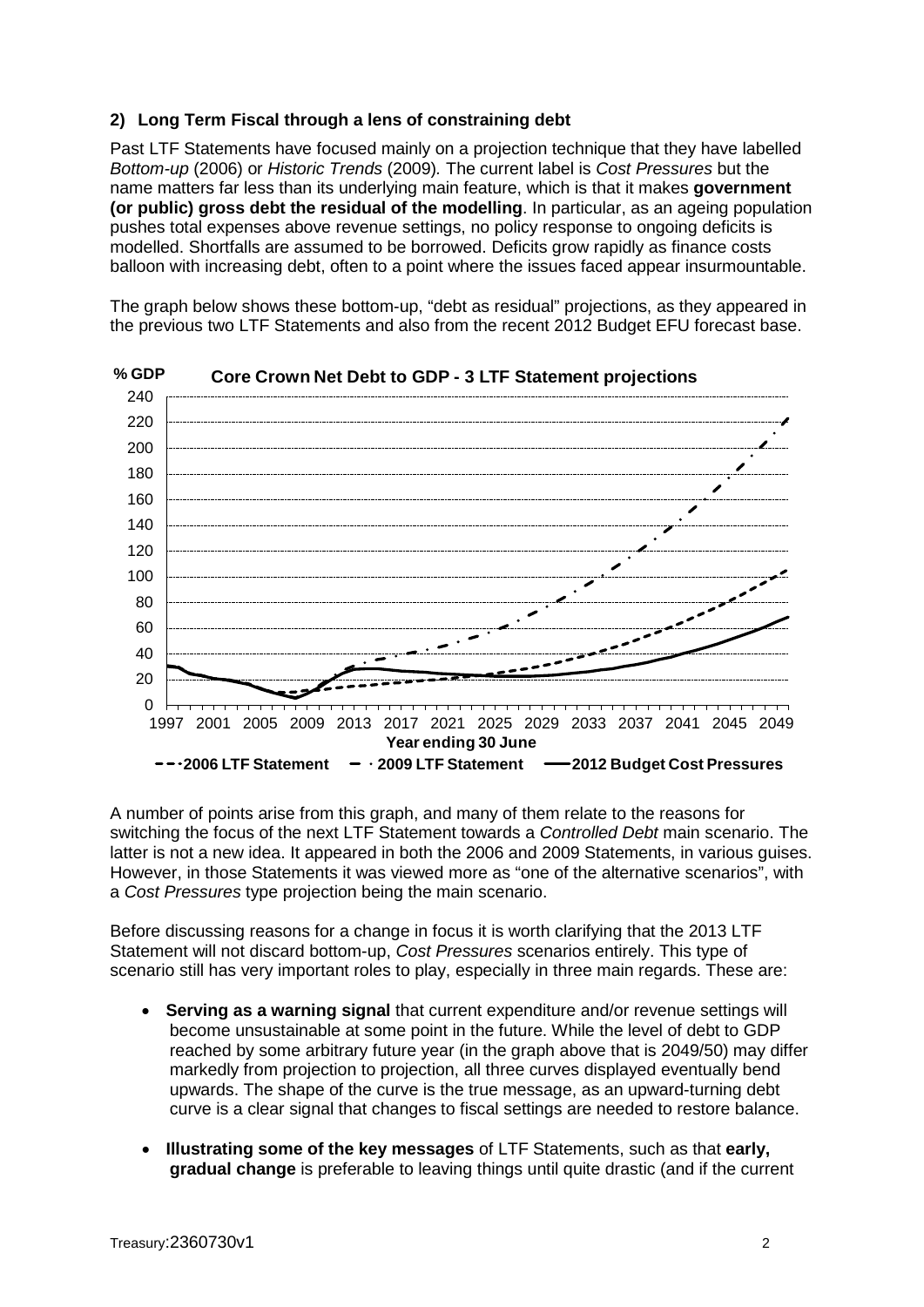situation in Greece is anything to go by, probably unpalatable) reform is needed. A good deal of the improvement between the 2009 projection and the latest one is due to changes that have reduced the cost of some large-scale policies, such as KiwiSaver, as well as across-the-board reductions via "net zero" Budgets.

• **Acting as a counterfactual** to the *Controlled Debt* scenario. While it is difficult to quantify, with any degree of accuracy, the level of change needed in particular areas, it still helps to know where the main "pressure" areas are. For example, a *Cost Pressures* track can indicate that an ageing population structure will put greater demand in an area like Health than it will in Education. Hence finding ways to "bridge the gap" between the two scenarios is likely to put more emphasis for options in Health than in Education. It may also suggest that future Budgets will need to allocate new funding differently to how they have in the past.

Returning to the graph of the previous two LTF Statement Cost Pressures projections, and the current one, what are the main reasons for moving away from this approach?

First, and arguably foremost, they are too easily dismissed as **unrealistic**. Two aspects of the *Cost Pressures* type of projection in particular have led to their being criticised and dismissed. This has diminished their effectiveness in communicating the LTF messages.

- 1) These projections often display public debt rising to levels that have not been observed in NZ's history; and
- 2) They can vary significantly, with each update of projections, in the level of debt reached at some arbitrary future point.

To some degree, both of these "problems" arise from the *Cost Pressures* projections being exactly what they are labelled, namely **projections**, not forecasts. The two are sometimes mixed up, especially by the media, but they are quite different and should not be confused.

- Forecasts are based on comprehensive modelling of economic and fiscal conditions, including the relationships between the two and the impacts of existing or proposed policies. Based on the information available, they represent the **best attempt to predict future outcomes.**
- Projections are **potential paths** of economic and fiscal variables beyond their forecast base, largely based on historical averages of the levels or growth rates of these variables. They are **highly dependent** on both their forecast base and the assumptions applied to generate them. In particular, projections move towards, and then maintain, an assumption of a cycle-free economy that is growing on trend.

So if the projections represent potential paths for variables, including Net Debt, what is wrong with that potential path ballooning out to values never seen in history? After all, it is not a forecast i.e. the projection is not purported to represent a likely future outcome.

Nothing is wrong, as long as the projection is understood to simply represent a **warning signal**. The projection serves its purpose if it is clear that all that it indicates is that the assumptions and policy settings underlying it are not fiscally sustainable over the long term. However, either due to genuine misunderstanding or because it suits the purposes of the commentator, the bottom-up *Cost Pressures* type projections of previous LTF Statements have been dismissed as unrealistic by politicians, journalists and economists. "*Of course debt would never be allowed to rise to such levels*" is a typical response.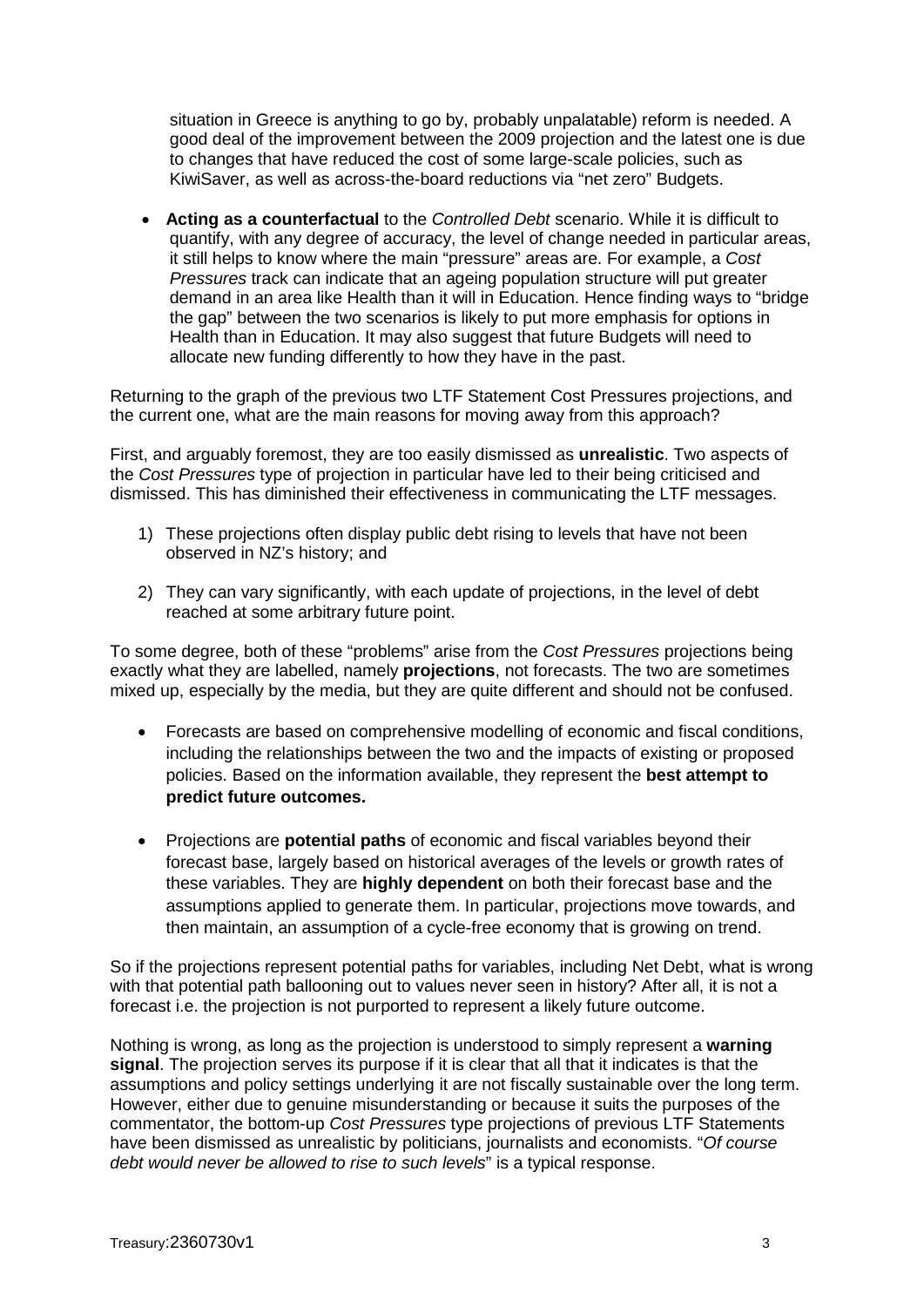That then becomes a rationale for ignoring the projections, and the important discussions about how this kind of debt track will be avoided does not occur. The fundamental purpose of the LTF Statements is to promote debate about how future fiscal challenges will be addressed, not to provide excuses to ignore those challenges.

Another problem with the *Cost Pressures* type projections is that the **degree by which they change** each time they are updated detracts from their credibility too. Beyond politicians, media, economists etc the main target of the LTF Statements is the NZ public. Ultimately New Zealanders need to decide what matters most to them, what they are willing to forgo, what they will pay more for etc in order to balance the public books. It is neither reasonable nor practical to expect everybody to delve into the detail of the projections in order to understand why they change so much. But, without that level of comprehension, it is also to be expected that the projections might be regarded as "*not worth the paper they are written on*" when the 2049/50 level of Net Debt to GDP more than doubles between the 2006 and 2009 Statements, and then reduces to a third of the latter's levels in the latest projections.

To a large degree the change in the 2049/50 Net Debt to GDP ratio in these projections is simply a product of the amount of time between the onset of ongoing deficits and the arbitrary projection end point of 2049/50. In the 2009 LTF Statement, produced at a time of huge uncertainty about the potential impacts of the GFC and without the same amount of fiscal consolidation that has been built into subsequent forecast bases, projected operating surpluses were never achieved. Debt-financing costs grew over both forecast and projected years, accounting for over a quarter of all core Crown spending by 2049/50 and making them the largest expense category by this time. By contrast the Budget 2012 EFU projection is in surplus by the end of the forecast years and does not slip into ongoing deficits until the early 2030s. Deficits have half the number of years to drive up debt relative to the 2009 projection.

The accelerating nature of debt growth under ongoing deficits also adds to the seeming volatile nature of *Cost Pressures* projections too. Comparisons above quote an endpoint of 2049/50 simply because that was the endpoint in the 2006 and 2009 Statements. However legislation requires a 40-year horizon from the last actual or historic year, so the 2013 Statement will have to extend at least as far as 2051/52. While the exact endpoint is still undecided as yet, if we extend out to 2059/60 the *Cost Pressures* Net Debt to GDP track lifts over this extra decade from around 70% in 2049/50 to over 120%.

Finally, the potentially **sensational nature** of *Cost Pressures* projections can detract from the main messages intended to be conveyed. The national newspapers took the projections of the 2009 Statement far too literally and wrote articles about public debt reaching a trillion dollars. Apart from the questionable wisdom of quoting nominal dollar amounts 40 years into the future, this may have done some good if it shocked people into appreciating the need for policy change. But if it made them view the relative certainty of the changing age structure as an insurmountable problem, rather than something that we have time to adapt to and extract positive outcomes from, then the communication was the exact opposite to that intended.

If those are the main problems with *Cost Pressures* type projections, how will focusing on a different kind of projection, the *Controlled Debt* type, help? After all, it is still just a projection, and as such it cannot hope to accurately portray the future, although it will hopefully be more realistic than the spiralling-out-of-control debt projections of the *Cost Pressures* approach. There will be economic upturns and downturns, natural and political events that we cannot possibly foresee, technological change that is impossible to predict etc.

The strength of the *Controlled Debt* approach is that it can mitigate, if not totally alleviate, all of the major communication problems identified above with a *Cost Pressures* type projection.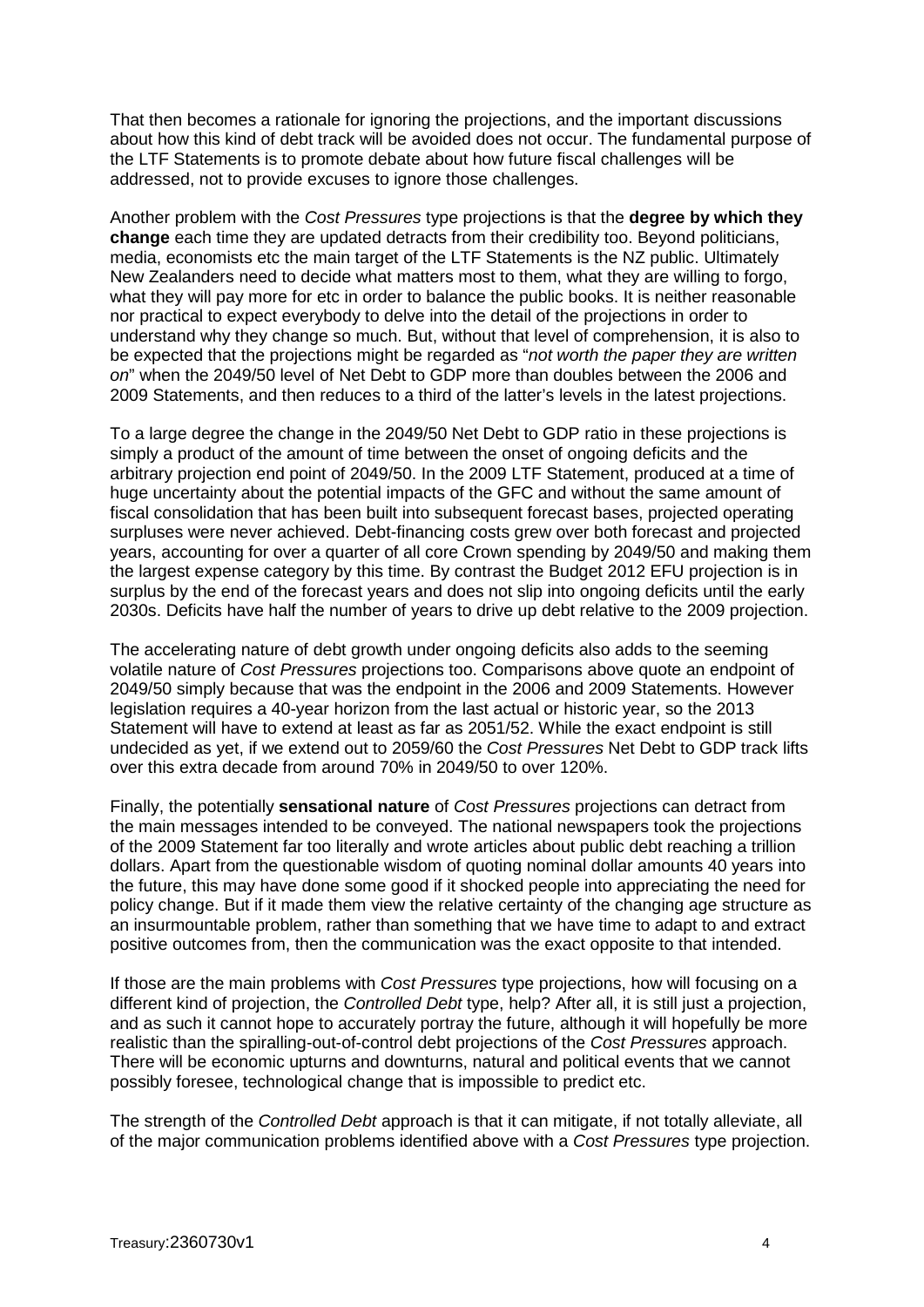The following graph shows the history of core Crown Gross sovereign-issued debt (GSID) over the last 40 years, and core Crown Net Debt over the last 20 years. While the latter, as a ratio of GDP, is the focus of public fiscal objectives nowadays, the accountancy regimes and rules around its construction mean a backdated series is only available back to 1992. It should also be realised that the GSID series spans periods of cash and accrual measures.



Despite some measurement differences over time, the overall picture is evident. NZ's fiscal history, especially over the last 25 years, has mainly been one of reducing the ratio of public debt to GDP. The advent of the GFC, plus the impacts of the Canterbury earthquakes, has caused debt levels to rise in recent years. However, adding the Budget 2012 forecast years to the graph shows a strong focus of current fiscal policy on reversing this lift too.

At this point the level of Net Debt to GDP targeted in the main *Controlled Debt* scenario has not been settled. The working assumption used in this paper is 20%. There is no preference or perception of optimality about a 20% Net Debt to nominal GDP ratio. In fact it is more the absence of a stated preference that has led to its use. This is simply a reflection of the current fiscal objective, as stated in the 2012 Fiscal [Strategy Report,](http://www.treasury.govt.nz/budget/2012/fsr/15.htm) to ensure that "*Net Debt remains consistently below 35% of GDP, and is then brought back to a level no higher than 20% of GDP by 2020*". It is also in line with the goals of the previous Labour-led coalition.

Furthermore, while the path to achieve a certain ratio of Net Debt to GDP is dependent on that ratio, maintaining it beyond that is more a function of the revenue and expenditure settings in those years. In a projection, where hard-to-predict real world impacts on debt like revaluations are not modelled, operating deficits are the chief cause of rising debt. If expenses and revenue largely match, deficits are avoided and debt does not increase.

While politicians, media and the public can debate the best ways to achieve a relatively low and stable level of public debt in a future where the population's age structure is quite different – in fact this is precisely what the LTF Statements are intended to achieve – they will not be able to dismiss the *Controlled Debt* projections as "unrealistic". As the graph above illustrates, successive NZ governments from both sides of the political divide have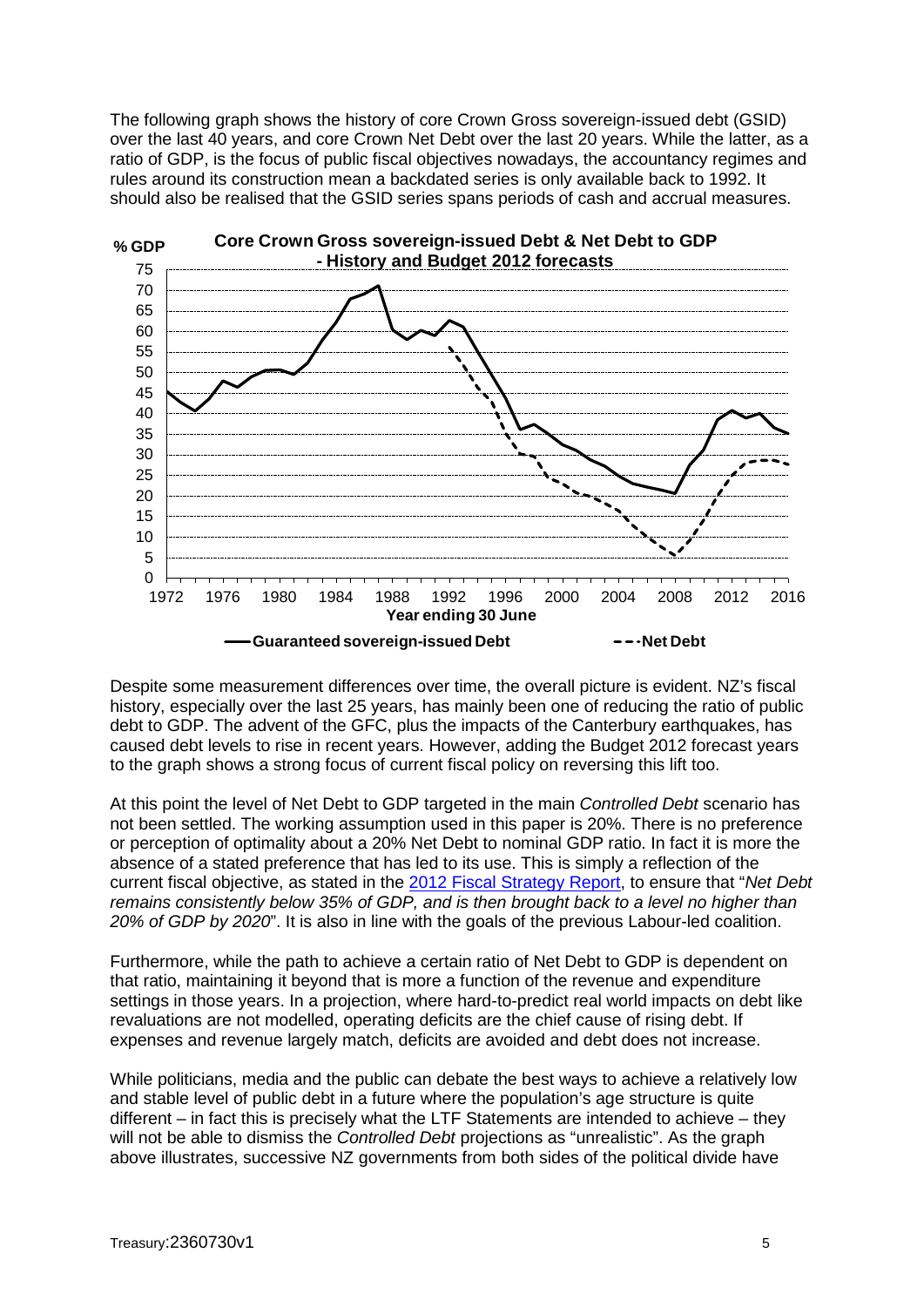strived to achieve such outcomes in history, are doing so now (especially after the impacts of the GFC) and are very likely to continue to do so in the future.

It is obvious that another problem of the *Cost Pressures* projections, namely potentially large changes in the debt projections from update to update, is not shared by a *Controlled Debt*  approach. While this is true for debt, as it is literally being capped under this projection logic, it may not translate to expense and/or revenue projections. For example, if tax settings remain unchanged, it is possible that overall expense levels have to be pushed lower than they have been in history to achieve a constant Net Debt to GDP ratio. This makes it important to provide a balanced picture via illustrating projections of both expenses and revenue. While acknowledging this, the potential for large changes in expenditure or revenue tracks is mitigated by the fact that they are measures of flow, while debt is a stock measure.

Here are the current *Cost Pressures* and *Controlled Debt* core Crown Net Debt tracks.



**% GDP Core Crown Net Debt to GDP - 2 scenarios from a Budget 12 base** 

A focus on the need to make decisions around expenditure and tax settings, in order to "live within our means", will hopefully point the media more towards stories that promote debate around these future choices and trade-offs. At the very least, debt is a long way from "a trillion" under the *Controlled Debt* projection, so that headline is no longer available.

In summary, making a *Controlled Debt* projection the focus of the 2013 LTF Statement could:

- align the central projection with both present and historical fiscal strategy;
- prevent the main messages of the Statements being lost because the modelling is dismissed as unrealistic or alarmist; and
- help set the scene for discussions, in the areas dedicated to pensions, health, tax etc, of options for living within the constraints that our changing age structure entails.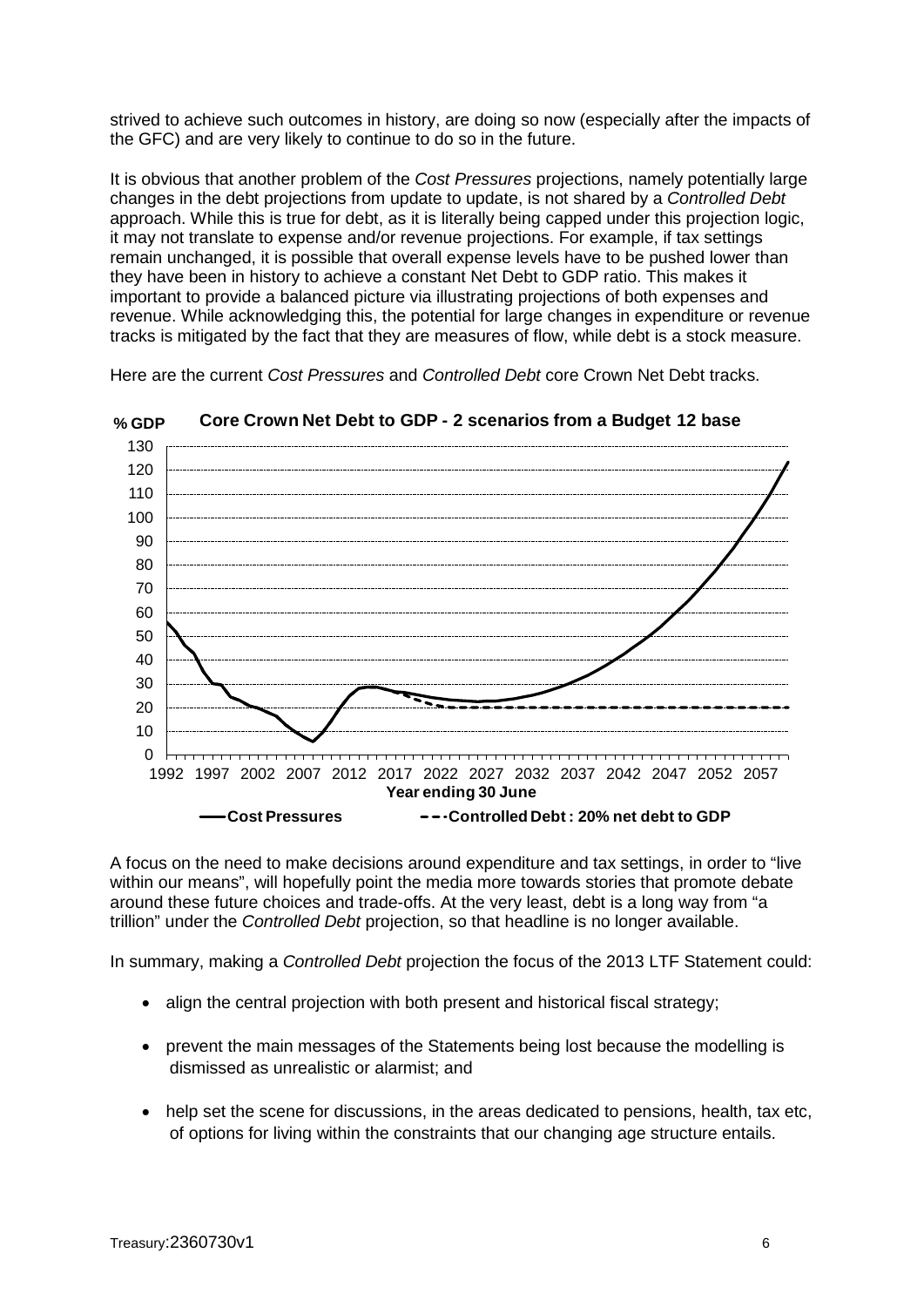## **3) The current projections**

Treasury is presenting another paper on the Long Term Fiscal theme at the 2012 NZ Association of Economists' Conference titled *Long-term Fiscal Projections: Reassessing assumptions, Testing new perspectives*. This paper gives detailed explanations of the bottom-up projection techniques applied to various expenditure categories, as well as how tax and other revenue types are projected in the LTF modelling.

The core Crown Net Debt to GDP projections, under both *Cost Pressures* and *Controlled Debt* scenarios, have already been illustrated. As has been discussed, they are largely a product of the tax and expenditure assumptions in the scenario, or more correctly the gap between aggregate revenue and aggregate expenses that these produce.

Under the International Financial Reporting Standards (IFRS) accountancy system used by the NZ Government in its fiscal reporting, the Operating Balance is defined as:

Revenue (excluding gains) – Expenses (excl. losses) + Unrealised Gains/(losses)

The graph below illustrates, for the *Cost Pressures* and *Controlled Debt* scenarios, the core Crown Operating Balance excluding debt-financing costs<sup>[2](#page-6-0)</sup> (abbreviated as DFC henceforth), as well as the DFC themselves. The purpose of excluding the DFC is to illustrate the true gap that needs to be bridged between the two scenarios. The DFC are a product of the debt stock so, if debt is controlled via balancing all other expenses with revenue, they will not rapidly increase and accelerate the growth of the debt that generates them.



There is quite a lot of information in this graph, so it is worth outlining and explaining some of the main points that it illustrates.

Firstly, the projected dashed line, which represents the core Crown Operating Balance excluding DFC to GDP for the *Controlled Debt* scenario, is more aligned to history than the projected solid line, which represents the same measure for the *Cost Pressures* scenario.

<span id="page-6-0"></span> $2$  Some would describe this measure as the Primary Balance, but generally that measure involves not just excluding debt-financing costs from expenses, but also interest income from revenue.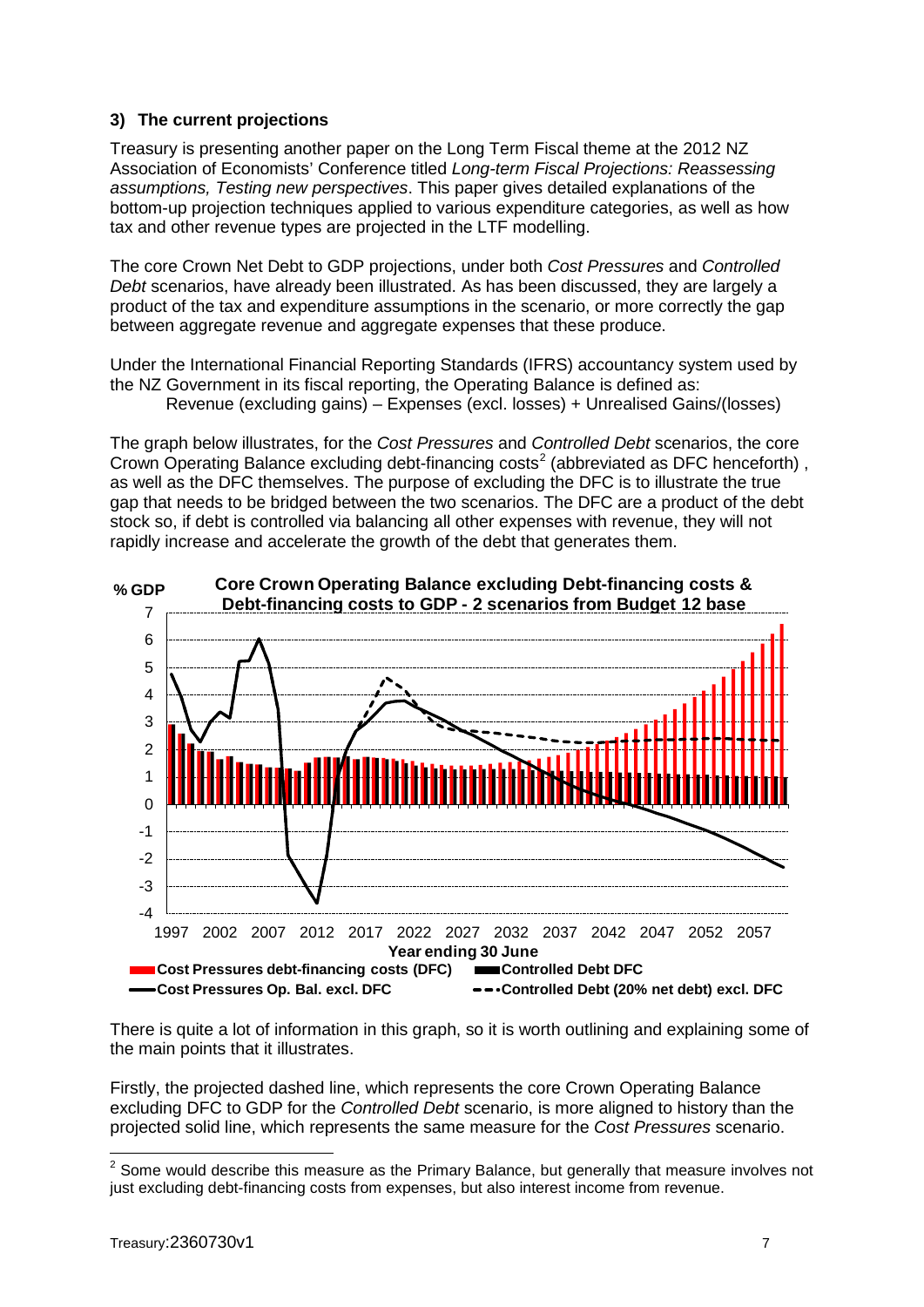Not surprisingly, given the relationship between the Operating Balance and debt, this is the same outcome that was purported earlier in regard to Net Debt. The only period in recent history where this surplus/deficit measure goes negative is after the onset of the GFC in the fiscal year 2008/09. Fiscal consolidation in order to address this is built into the Budget 2012 forecast base, meaning the Operating Balance excluding DFC returns to positive by 2013/14.

Secondly, and probably more importantly from the perspective of communicating the challenges and choices facing NZ over the next half century, the "gap to close" appears less daunting than when it is illustrated via debt. The solid *Cost Pressures* line, moving downward from the early 2020s onward, parts company with the *Controlled Debt* dashed line around the late 2020s. Over time the gap between them steadily grows, reaching around four and a half percentage points of GDP by 2059/60. Closing such a gap will not be an easy task e.g. it is bigger than the projected rise in the public pension, New Zealand Superannuation (NZS), over this period. However, it appears more "do-able" than closing the 100 percentage points of GDP gap depicted in the equivalent Net Debt graphs. This is especially true for readers of the LTF Statements whose knowledge, of how the projections are constructed, is limited.

Thirdly, and related to the last point, the graph also shows, via the red and black shaded histogram, the pathways of DFC under the two scenarios. Albert Einstein is claimed to have stated that compound interest is "*the most powerful force in the universe*". If he did actually say that, the *Cost Pressures* debt projections would back up the great physicist. Under *Controlled Debt* the DFC to GDP decline over time, dropping to 1% by 2059/60. This is lower than the average of 1.8% between 1996/97 and 2010/11. While this could be viewed as optimistic, it is surely more plausible than the lift to 6.6% of GDP, by the same year, observed for the *Cost Pressures* scenario. The rapid increase in the DFC in this scenario also illustrates why Net Debt balloons under this projection technique. Once the DFC start to increase with the onset of operating deficits, they fuel a "debt-growth cycle". By this it is meant that the DFC progressively add more to the annual amounts borrowed, in order for the government to stay solvent, which in turn generates higher DFC each year.

The remainder of this section will look at the current state of projections of individual expense and revenue classes. While it is tempting to do that for both scenarios, *Cost Pressures* and *Controlled Debt*, that would entail selecting a suite of policy choices in the latter case.

For *Cost Pressures* the projections are made in a bottom-up manner with assumptions aligned to the particular variable involved, particularly that of reflecting **current policy settings**. Hence for an expense class like NZS the current age of eligibility, annual rate indexation process, etc is projected. Likewise in tax revenue, the current personal tax thresholds and rates<sup>[3](#page-7-0)</sup>, GST rate and coverage etc is projected into the future. While the assumptions used in the *Cost Pressures* modelling can (and should) be debated, they represent Treasury's best attempt to project out NZ's current public fiscal settings.

By its very nature, the *Controlled Debt* scenario represents a change. Its projection logic is governed by the annual funding amounts needed to stabilise Net Debt at a given percentage of GDP. As is clear by a comparison with the *Cost Pressures* Operating Balance excluding DFC track, these annual funding amounts do not equate to the underlying pressures. Clearly choices are needed in order to stay on the *Controlled Debt* Operating Balance track, but

<span id="page-7-0"></span> $3$  This is not the best example to use here, as projecting source deductions (largely PAYE on salary, wages, benefits, superannuation contributions etc) tax revenue would, in theory, mean continuing to apply fiscal drag over the whole projection. In this case, practicality and history win out over the current policy rationale, and fiscal drag is only modelled for five years beyond the forecast base. If this were not the case, an adult Unemployment Beneficiary, who currently is taxed at the lowest rate on their benefit, would be facing the second highest personal tax rate by the mid-2050s. NZ's tax history also shows fiscal drag is addressed periodically via personal tax cuts.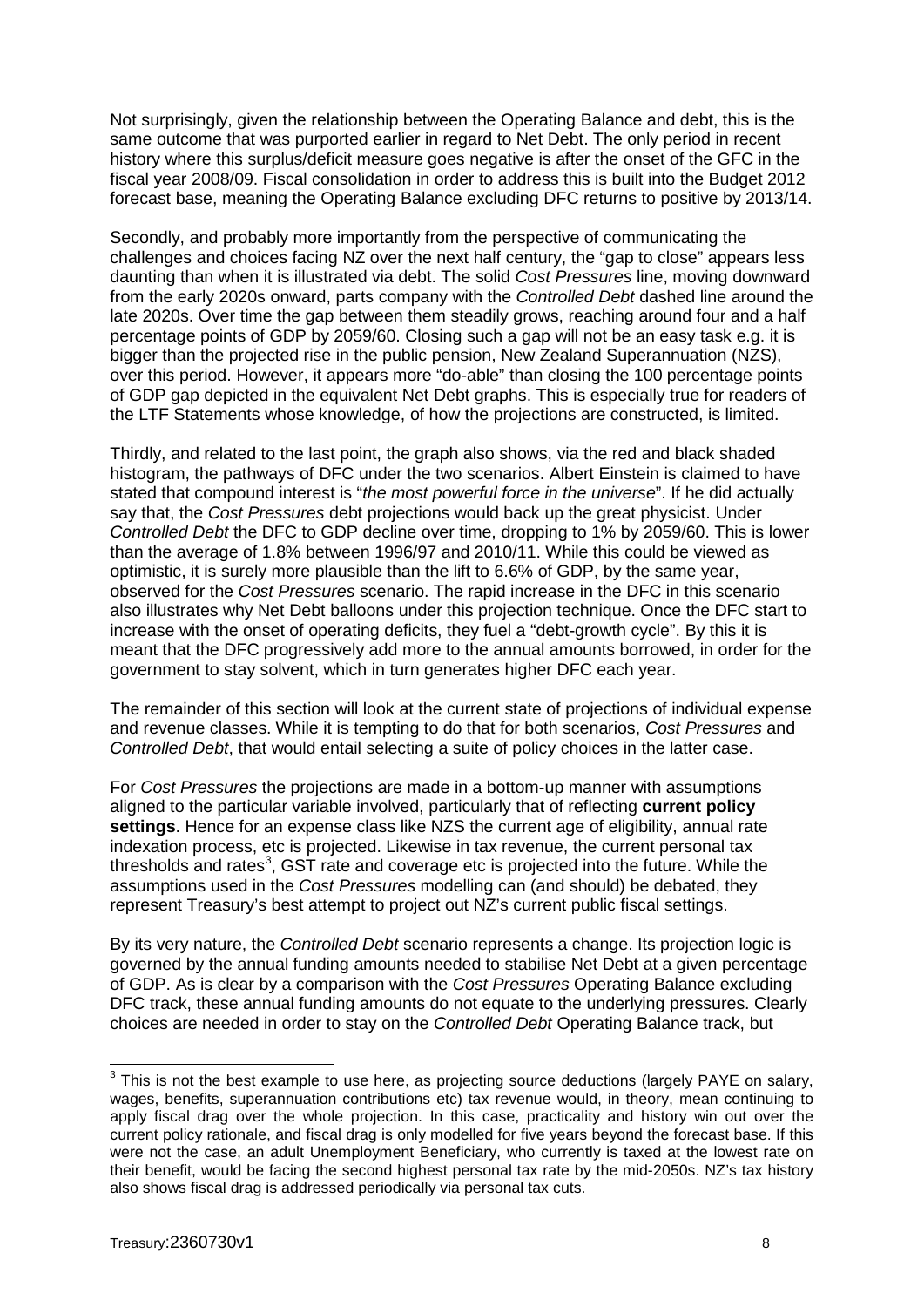there are many ways in which that can be done. If, for example, the choice is to leave tax and NZS settings unchanged, that puts more pressure on spending areas like Health, Education, Law & Order etc. Alternatively it is possible to bridge the whole gap via tax increases, which would certainly lead to impacts on our economic growth, but cannot be ruled out as one of numerous potential options. There are changes that could be made to parameters of NZS that would lower its projected cost, easing the cuts needed in other spending areas and/or the lifts in tax required.

The list of potential options could go on and on, but the salient point is that any set of choices that is applied cannot maintain the current status quo in all areas. Hence that particular "solution" will involve a decision to change policy in at least one area. It is not the role of the LTF Statements, nor of this paper, to pick "winners" among the options. Current and future administrations, guided by the desires of the populace through the ballot box, will make those choices and no doubt there will be changes and reversals over time.

Rather it is the role of the LTF Statements to spell out the future challenges, explain their causes, and present an array of options available to address them. Individual sections of the next Statement, dedicated to a particular area, are likely to discuss what could be feasibly achieved in reducing costs or lifting revenue in that area. This would be accompanied by a discussion of how that could best be done while considering potentially competing aims such as fiscal savings, economic growth, equity and distributional issues, the environment etc.

Delving into the options in individual expense or revenue areas is not the remit of this paper. The "gap" that has to be closed in the Operating Balance ex DFC, between the *Cost Pressures* and *Controlled Debt* scenarios, has been illustrated. That is as far as the *Controlled Debt* scenario can be examined while remaining neutral between the many options for how this can be achieved. Consequently only the *Cost Pressures* individual spending and revenue class tracks are depicted in the following graphs.



**% GDP Major Core Crown Expense classes subject to allocations from** 

The graph above depicts the current state of *Cost Pressures* projections for major spending categories that, in a normal Budget process, derive their growth from allocated shares of an annual amount set aside for new spending i.e. an Operating Allowance. Most functional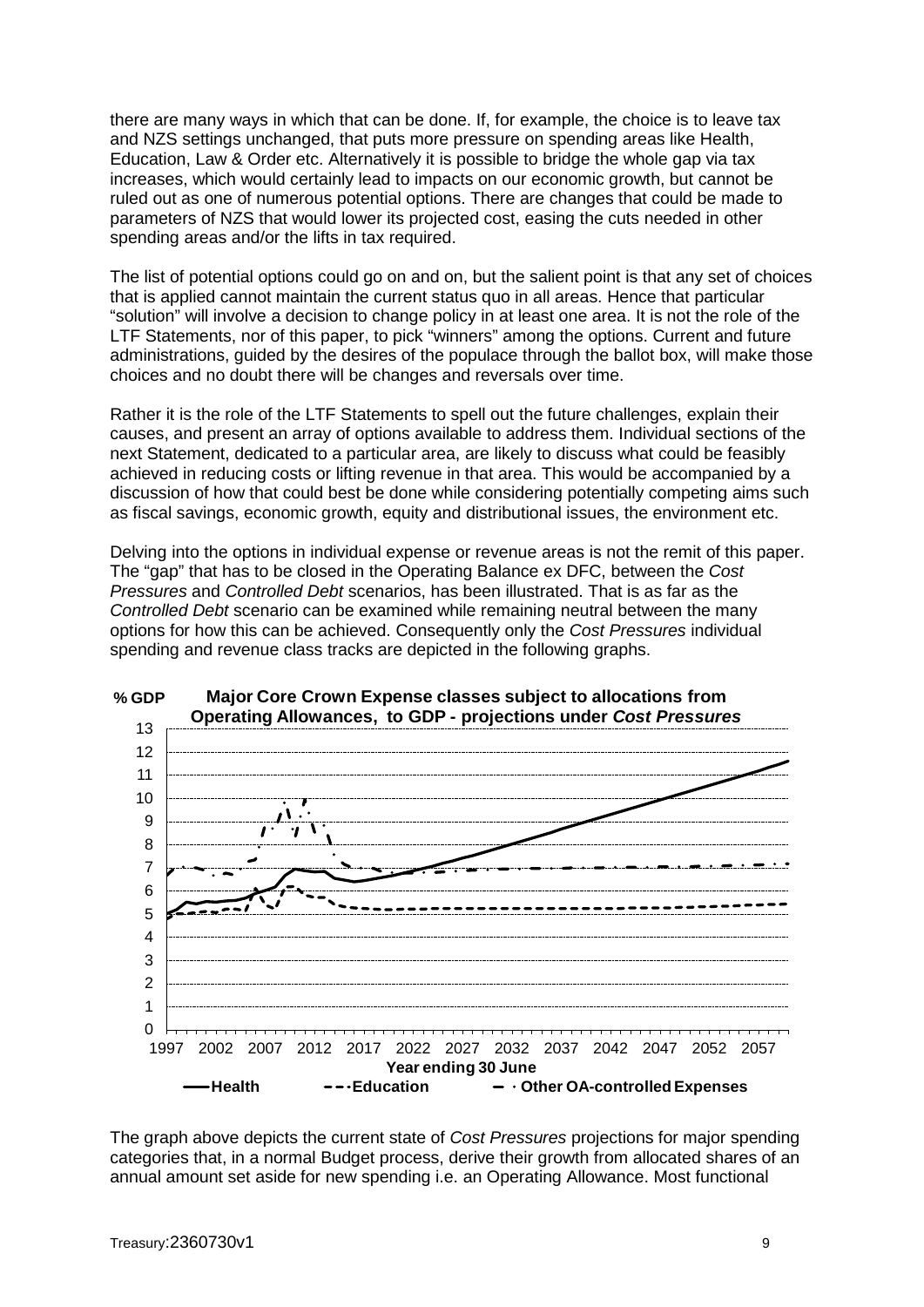spending classes are included in this allocation process, with the major exceptions being social welfare transfers, including NZS, and debt-financing costs (DFC). The welfare spending is treated as demand-based, and hence is forecast in a bottom-up manner from year to year, rather than be subject to what is effectively a cap on spending growth. Likewise the DFC are purely a function of gross debt levels and are forecast as such.

The two largest single expense categories in the Operating Allowance-controlled group are Health and Education, but taken as a whole Other is, for now at least, bigger than either of those. In order of descending current size Other is comprised of: Core Government Services; Law and Order; Transport and Communications; Economic and Industrial Services; Heritage, Culture and Recreation; Defence; Primary Services; and a miscellaneous collection of small spending areas.

The breakdown between the demand-based and Operating Allowance-controlled spending categories is not quite as "clean" as suggested, for a few reasons.

- 1. There are areas of non-transfer welfare spending that are subject to the Operating Allowances. While the actual LTF modelling does allow for this, it is difficult to extract these divisions from historical data so the graphs used in this paper do not do so.
- 2. The operating expenditure of the New Zealand Transport Agency (NZTA), as well as their capital spending, comes purely from hypothecated transport taxes (petrol excise, road user charges and vehicle registration fees). The NZTA expenses are the biggest component of core Crown Transport and Communications. Again the LTF modelling allows for this tax/expenditure trade-off but NZTA expenses are not easily extracted from historical data and this dedicated tax arrangement has not always been in place. Consequently Transport and Communications are left in the mix in these graphs.
- 3. The forecast Operating Allowances generally do not equate to the overall growth in spending in these areas that actually occurs. While not so common in these austere times, "between Budgets" spending was quite frequently observed in the past – although it should be noted that any department or agency seeking such funding still had to apply for it and it needed to be approved by the government of the day. Operating Allowances have also been used in the past to fund tax cuts, and hence should not be thought of purely in terms of funding expense growth.

The obvious feature of the Operating Allowance-controlled expense graph is the ongoing rise, relative to GDP, of Health spending. There are two main factors behind this, namely:

- Demographically-induced demand for health services grows at a much quicker rate than the demographic driver of GDP, which is effectively labour force growth. Put more simply, while all age groups in society make use of publicly-funded health services, spending is skewed towards older people and the older age groups are growing considerably more quickly than the labour force is. As an example, in the year ended 30 June 2010 the "65 and above" age group comprised 13% of the population and received 34% of publicly-funded health spending. This age group averages 1.6% growth annually over the projection period, 2016/17 to 2059/60, while the annual average growth of the labour force over the same period is only 0.4%.
- The non-demographic volume factor that is built into the bottom-up projections is stronger for Health than for other spending areas. Our current estimate is 1.5% p.a. This growth driver is based on historical growth in the expense category beyond that which can be explained by the other drivers, namely demographic demand, inflation, labour input costs and productivity. In Health, where advancements in treatment from both technological change and medical research have improved the quality of life for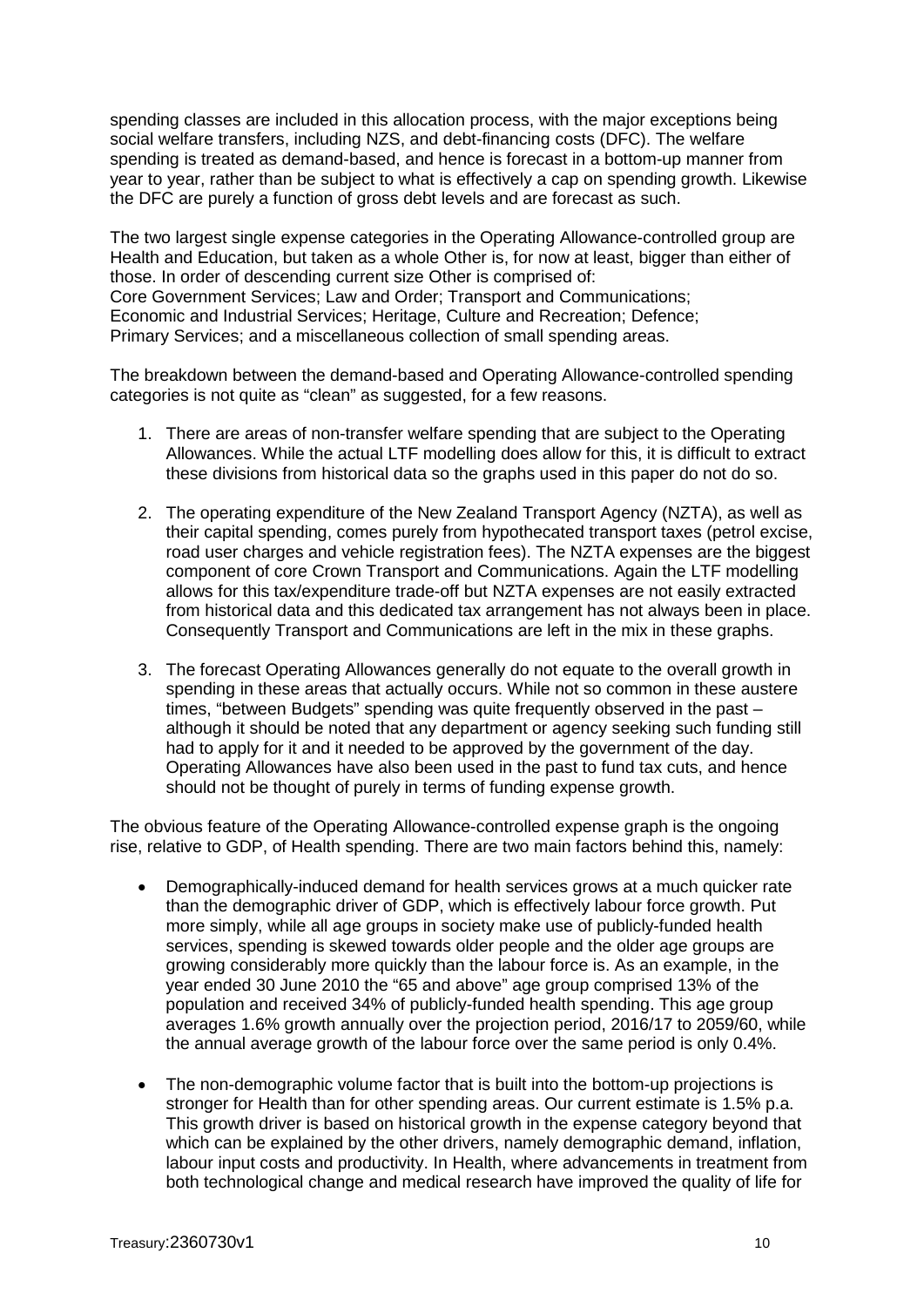many people, it is perhaps unsurprising that this factor is higher than in other expense categories. Research shows that there is a positive correlation in most advanced economies between income growth and demand for health services

Education, despite being a major spending category not far from the levels of Health in recent history, does not undergo strong projected growth but rather stays fairly constant as a proportion of GDP. The reason for this is basically the opposite to one of the factors behind Health's increase, which is that the demographic growth driver for Education is weaker than that of the labour force in future years. While different for various educational areas, e.g. the demographic growth driving the tertiary sector is stronger than that for early childhood education, averaged out it equates to only about a third of the labour force's growth across projected years. That raises an obvious question of why doesn't overall Education expense behave oppositely to Health i.e. fall relative to GDP rather than level out? The answer lies in the fact that Education also has a non-demographic volume driver, and while not as strong as that applied to Health, it is still enough to largely counteract the "demographic dividend".

The "spikes" in the Education track in recent years are mainly due to movements in impairments and write-downs on Student Loans, which are a component of tertiary education spending. Such things are always likely to occur but, like valuation changes on assets, are too unpredictable to build into projections and are generally temporary in nature.

Following a similar track to Education, Other Operating Allowance-controlled expenses level out relative to GDP over the projection horizon. However the reasons this occurs are not the same. With the exception of Law & Order, where there is a small "demographic dividend" (ask any police officer and they will tell you crime is a young man's game), most of these spending classes are exceedingly difficult to ascribe to various demographic or gender groups. How does what the government spends on Defence or Heritage, Culture and Recreation differ in terms of its benefit to 70-year-old males, 30-year-old females or preschoolers? Possibly there are differences but defining them is extremely difficult. Hence most of these categories<sup>[4](#page-10-0)</sup> simply have the growth of the adult population (15 and above) applied as their demographic driver. While this is stronger on average across the projection horizon (0.6% p.a.) than the labour force (0.4% p.a.), largely because labour force participation rates are lower among the "65 and above" age groups, the difference is not huge. The nondemographic volume factor built into these spending classes, while a little weaker than that of Education, is more than enough to offset this small difference.

The spikes in recent years are the result of a few different contributions from various areas. Core Government Services are impacted by the tax receivable write-downs and impairments. Beyond 2006/07 these are quite volatile in historical years, suggesting their lower and far more constant values in earlier years were a product of a different measurement technique. Like the Student Loans spikes in Education, these erratic valuation-based measurements cannot be projected into the future. Transport and Communications also lifted in 2006/07, due to NZTA spending increases, although this change was more of a permanent upwards shift rather than the product of valuation fluctuations. In the final historical year, 2010/11, and the first forecast year, 2011/12, there are temporary rises, related to the earthquakes in Canterbury, in a few categories covered by Other.

The demand-based nature of social welfare spending, including NZS, has already been outlined. The *Cost Pressures* scenario projections of these are shown in the graph below.

<span id="page-10-0"></span> $4$  The exception of the dedicated tax funded growth of Transport and Communications has already been discussed.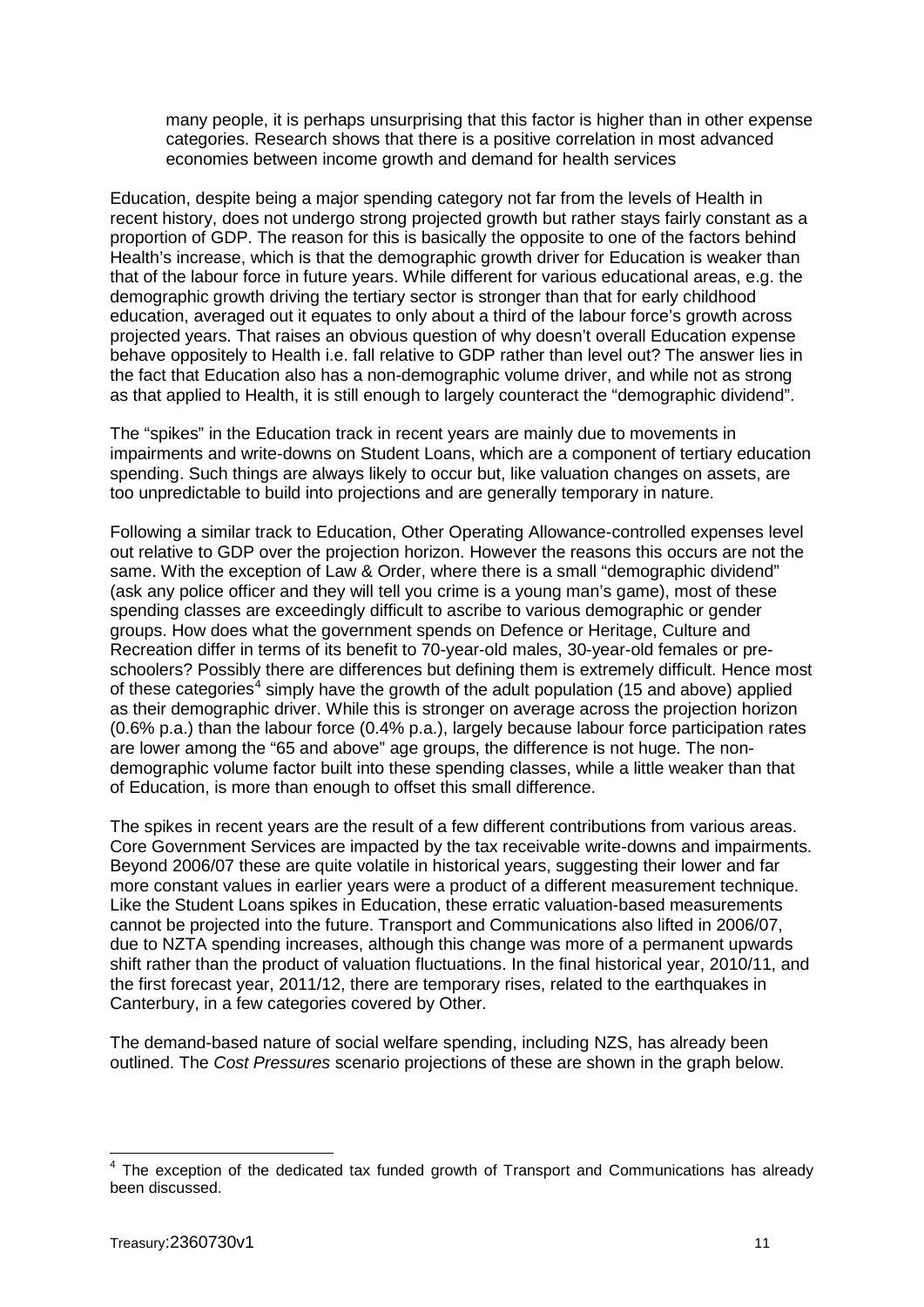

**% GDP Core Crown demand-based Social Welfare spending to GDP projections under** *Cost Pressures*

The path of the public pension NZS is easy to explain. Two factors influence both the decline in the first decade shown and the ongoing rise in all later years. These are the demographic driver, which is the growth of the "65 and above" age group, and the rate indexation process.

In regard to the decreasing ratio of NZS to GDP from 1996/97 to 2004/05, this was greatly influenced by a gradual lifting of the age of eligibility from 60 to its present setting of 65 between 1992 and 2001. Even when recipient numbers stopped declining after 2001, rates were above the "wage floor" used in annual indexation and hence only CPI-measured inflation indexation was applied. The first wage indexation did not actually occur until 2007.

Beyond 2007/08 both of these factors effectively reverse. The annual growth rate of the "65 and above" age group picks up (the current year, 2011/12, is the zenith at 4%) and exceeds general population growth over all future years of the projection. Wage indexation applied on both 1 April 2011 and 2012 and is expected to apply in all years of the Budget 2012 forecast base. As wage growth outstrips inflation in projections, this carries on in all projected years. Put simply, NZS projections have a similar per capita growth rate to GDP and a far stronger demographic driver, meaning they continually lift as a percentage of GDP over projections.

Explaining the path of Non-NZS social welfare spending is even simpler. The decline in most historical years is the combination of falling recipient numbers and CPI indexation (in the cases where any annual indexation is applied) to rates. It may surprise some to know that overall numbers on the main working-age benefits – Unemployment Benefit (UB), Domestic Purposes Benefit (DPB), Sickness Benefit and Invalid's Benefit - declined in this period but it is true. In 1996/97 the monthly average for these combined benefits was 380,000. A decade later, in 2006/07, that had reduced to 280,000. The advent of the GFC in the second half of the calendar year 2008 pushed numbers up again, and these impacts are still seen across the Budget 2012 forecasts, although they do recede somewhat over these years.

In the projections these benefit recipient numbers grow in line with their main demographic groups e.g. DPB numbers are heavily influenced by the growth of females between the ages of 20 and 45. UB is different in that it is aligned to the growth of the unemployed labour force which, after unemployment rates stabilise in projections, becomes labour force growth.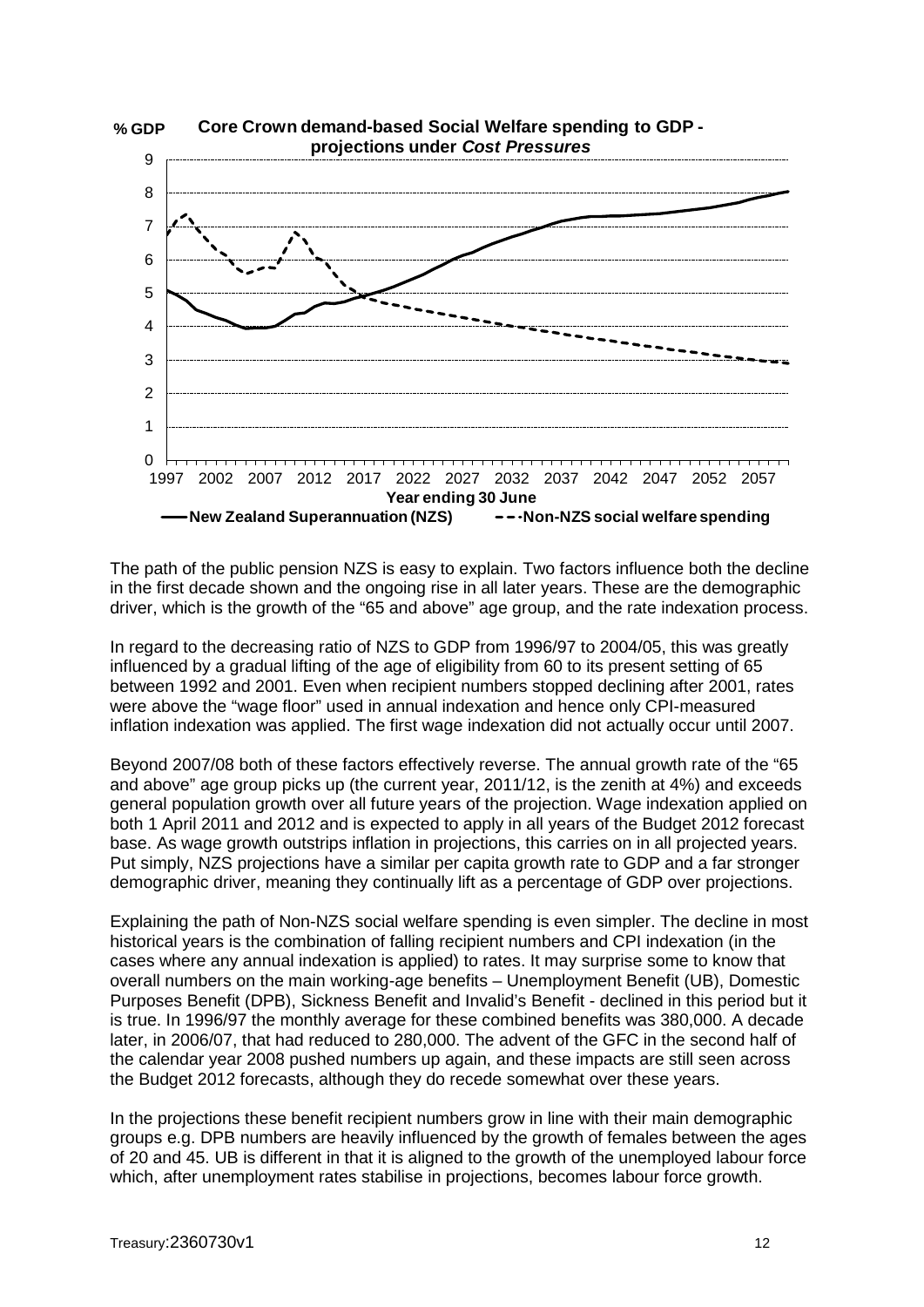It isn't the demographic drivers that are the cause of drop in Non-NZS welfare spending to GDP over the projected years. It is true that they are not quite as strong as the labour force growth behind GDP, but the differences are almost insignificant. The driver of this decline is CPI indexation of the benefit rates over the entire projection. With per capita GDP growing in line with nominal wage growth, this projects a future where the incomes of beneficiaries do not keep up, in terms of growth, with those of workers and superannuitants.

The assumption is based on historical behaviour and there is little evidence of anything but price indexation applied to working-age benefit rates in NZ's past. History is usually the best basis for projection assumptions, unless policy change has recently occurred or is known to be planned, or the projection is deliberately designed to portray the impacts of changes.

The working-age welfare section of the next LTF Statement will likely run scenarios that do not just apply CPI indexation to working-age benefit rates over the projection horizon. Such scenarios, including the main one where inflation indexing of benefit rates is maintained over the projections, will be accompanied by a discussion of their impacts on the fiscal position and economic growth, as well as what they imply for equity and distributional considerations.



The final graph depicted in this section is that of the recent history, Budget 2012 forecasts and projections of core Crown revenue categories. This is dominated by tax revenue and the projection of tax is designed to reflect the current NZ regime.

As has been explained in an earlier footnote, a true projection of current policy would apply fiscal drag<sup>[5](#page-12-0)</sup> to any tiered rate tax type, in particular source deductions, but practicality and history win out in this case. Fiscal drag is not modelled beyond five years into projections.

<span id="page-12-0"></span> $5$  The earlier footnote on fiscal drag did not define it. In a tax system with multiple tax thresholds, as taxable incomes increase, tax revenues increase more than proportionately. This is due to a higher proportion of income being taxed at higher rates as income increases. The additional increase in taxes is known as fiscal drag because it has the effect of removing aggregate demand from the economy.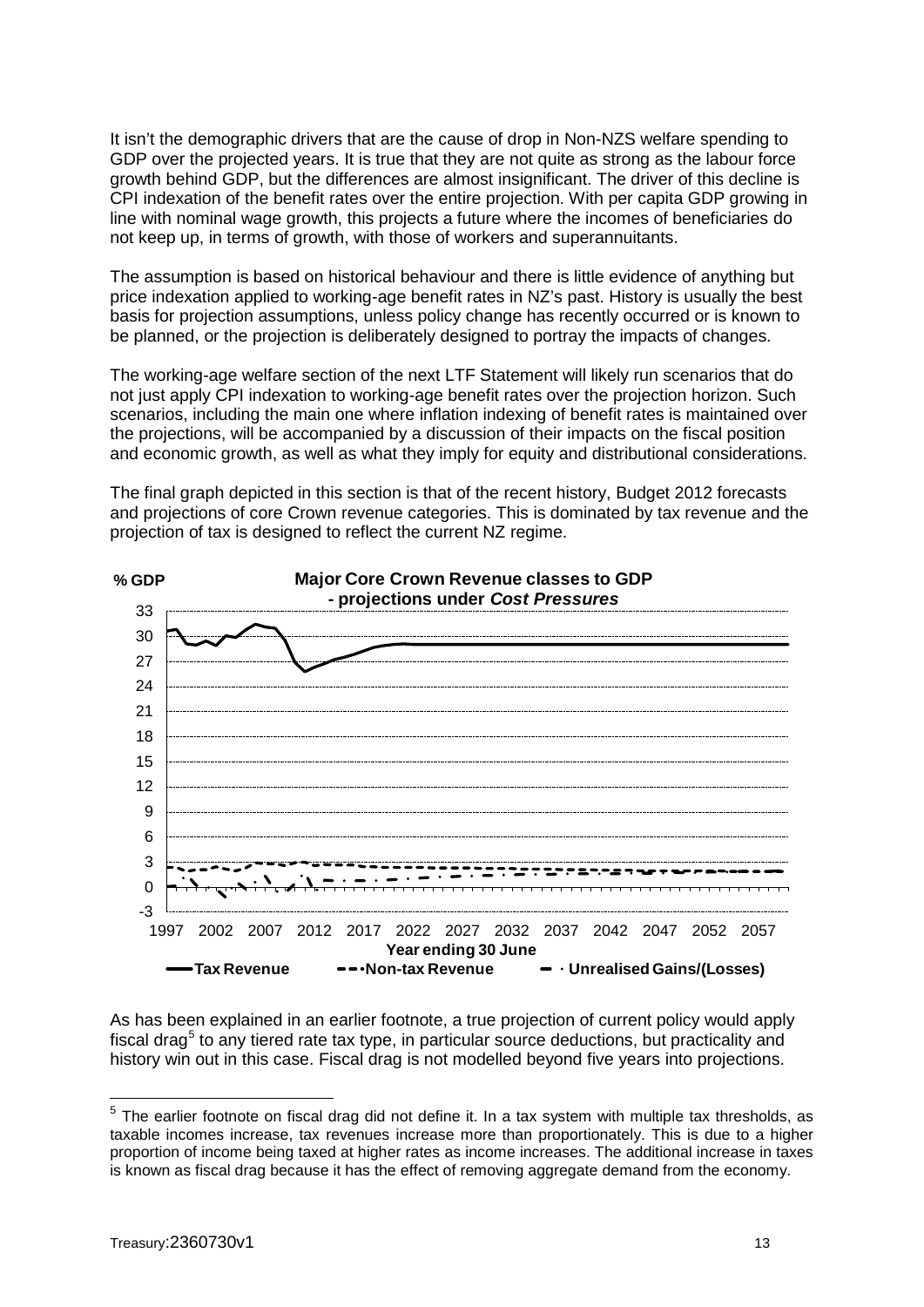Given that it is incorporated in the five-year forecast base, fiscal drag is applied for at least a decade, which is an adequate approximation of the average length between major personal tax cuts in NZ since GST was introduced in 1986. Addressing fiscal drag effectively means ongoing changes to any tax type that is not flat rate (just the personal income taxes in NZ). While it is accepted that these adjustments would not really occur annually, that is a common modelling simplification in projections and makes little difference to overall outcomes.

Changes to the tax regime occur annually, although most are not major reconstructions like the introduction of GST. As such that makes it hard to select an overall tax-to-GDP ratio that would reflect the current tax regime in the theoretical economy that applies in projected years i.e. one that is free of cycles and growing on trend. Such an economy never really occurs and the tax system does not stay unchanged long enough to reliably average its ratios to GDP through upturns and downturns. Even without purposeful changes to tax parameters, fiscal drag is always affecting the ratio of tax revenue to GDP from year to year.

Accepting those difficulties, the *Cost Pressures* projection logic brings the various tax types to a combined 29% of GDP about five years into projections and then holds them at that ratio in later years. Apart from modelling fiscal drag, much of the increase in early projected years reflects recovering tax types from the lingering negative impacts of the GFC. Corporate tax, in particular, is quite slow to return to "normal" levels as firms use up tax losses.

Non-tax revenue types are roughly evenly split between investment income, such as interest from financial assets, and non-investment income, such as fees, fines and levies charged by various departments. The latter are only projected at the growth of inflation. However this decline against GDP is largely countered by core Crown investment income growing more quickly than GDP. The reason for that is because it is dominated by the investment income of the NZS Fund, which has an expected long-run rate of return of 8.65%.

Core Crown unrealised gains/(losses) are also dominated by growth in the holdings of the NZS Fund, so rise quicker than GDP. This lift does reduce over time as capital withdrawals from the Fund, to help pay the future costs of NZS, reduce its size relative to GDP.

The non-tax revenue forms are helpful. However the graph indicates that they can only play a very limited role in any future mix of policy change that includes revenue increases to close the gap between the *Cost Pressures* and the *Constant Debt* Operating Balance tracks. Tax will need to be the focus of any options that involve higher revenue as part of their solution.

#### **4) "Frozen age structure" – a theoretical experiment**

The NZ government publishes a [Budget](http://www.treasury.govt.nz/budget/2012) each May, including 5-year forecasts of revenue and expenses and descriptions of plans and policies in areas such as welfare, health, education, tax, etc. The **Fiscal Strategy Report** (FSR) published with the Budget includes projections, for a further decade beyond the end of the forecasts, of the potential paths of key fiscal indicators, like Net Debt and the Operating Balance, under current or planned policy settings.

With this degree of budgeting and planning, and given that the decade-long projections of the FSR have sufficed until recently, it raises the question of why does the Treasury publish LTF Statements? Putting aside questions around the validity of projecting over 40 to 50 years, a possibly more pertinent question is "Why is a longer-term focus necessary now?"

The answer lies in the one long-term projection for which there is the least doubt, namely demographics, or more specifically, NZ's ageing population structure. It has already been explained in this paper that the economic and fiscal projections are not forecasts, but rather potential paths, based on a set of assumptions. It has also been stated that these projections cannot hope to accurately portray the future, with an almost limitless array of economic,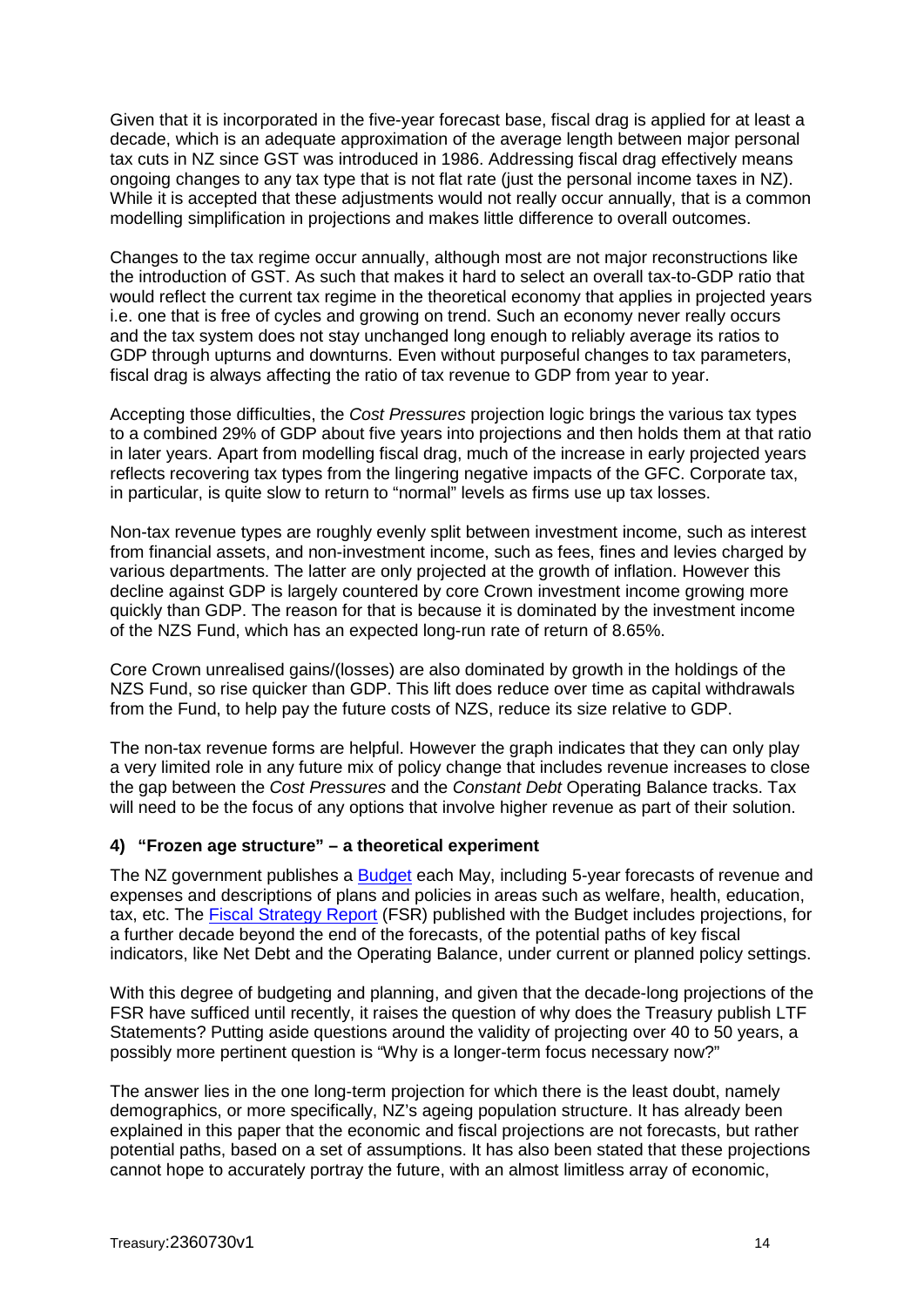political, technological and societal change that cannot be predicted. While NZ's population over coming decades cannot be accurately pinpointed either, it is more predictable than fiscal or economic outturns. The reasons for that are that the trends in demography are more predictable, especially in regard to fertility, and that much of the population present in these projections, especially in the first 30 years, are alive now.

The Treasury paper referred to at the beginning of section 3, *Long-term Fiscal Projections: Reassessing assumptions, Testing new perspectives*, will examine the assumptions around the major contributors to demographic projections, namely fertility, mortality and net migration. Hence it is enough to state two basic trends here that mean that our population structure will continue to age across these projections.

Fertility, as measured by live births per woman, rose and fell in NZ in different periods of the last century. However from the early 1960s onwards it consistently fell, from a peak of over 4 births per woman to around 2 by the start of the 1980s. There have been small dips and rises since, but nothing of any great significance. This level of births per woman is around the replacement rate for a population without having to rely on net migration. The important point to appreciate here, in regard to our future population, is that this relatively low fertility rate has persisted for 30 years and nothing suggests it is likely to lift again. Access to reliable contraception, higher female labour force participation, more female tertiary education students than males, and changing societal expectations around women's roles are all factors that lean towards reducing fertility, rather than an upward movement.

Mortality deals with the other end of the age scale. As is the case for many advanced economies, life expectancy has been increasing markedly for both men and women in NZ over much of the last century and especially over the last 50 years. As an example, the average life expectancy for males has increased by around 12 years since 1960. Trends in mortality, in regard to whether the rates of extension of life expectancy will continue to increase or slow somewhat, are less predictable than the flat fertility rate. However, few demographers believe they will decline. There are many reasons for these improvements, including medical advances, reduced rates of smoking, and better diets (although some might debate that last one). Living longer is something to be celebrated, but it does mean that, in combination with reduced fertility, our population structure will change.

Furthermore, and this is a key message of the LTF Statements that is not widely appreciated among the general population, **this is a permanent change.** There is a wide-spread belief that it is a "baby boomer problem" and, while it may take 30 years or more for that generation to move through the population structure, it is nevertheless a temporary change. That is wrong. The baby boomers add to the fiscal pressures of ageing, but they are not the root cause. Rather the change in the population structure is permanent, due to a combination of a lower proportion of younger people than in the past, i.e. reduced fertility, and people living longer than they used to do, i.e. reduced mortality.

The graph below illustrates the older age dependency ratio in NZ's recent, present and projected population. This is defined as the percentage of the Working-age Population<sup>[6](#page-14-0)</sup> (WAP) aged 65 or above.

<span id="page-14-0"></span> $6$  The WAP is sometimes defined as the age group "15 to 64", but in this paper it is intended to mean all individuals in the population aged 15 or more i.e. the potential labour force.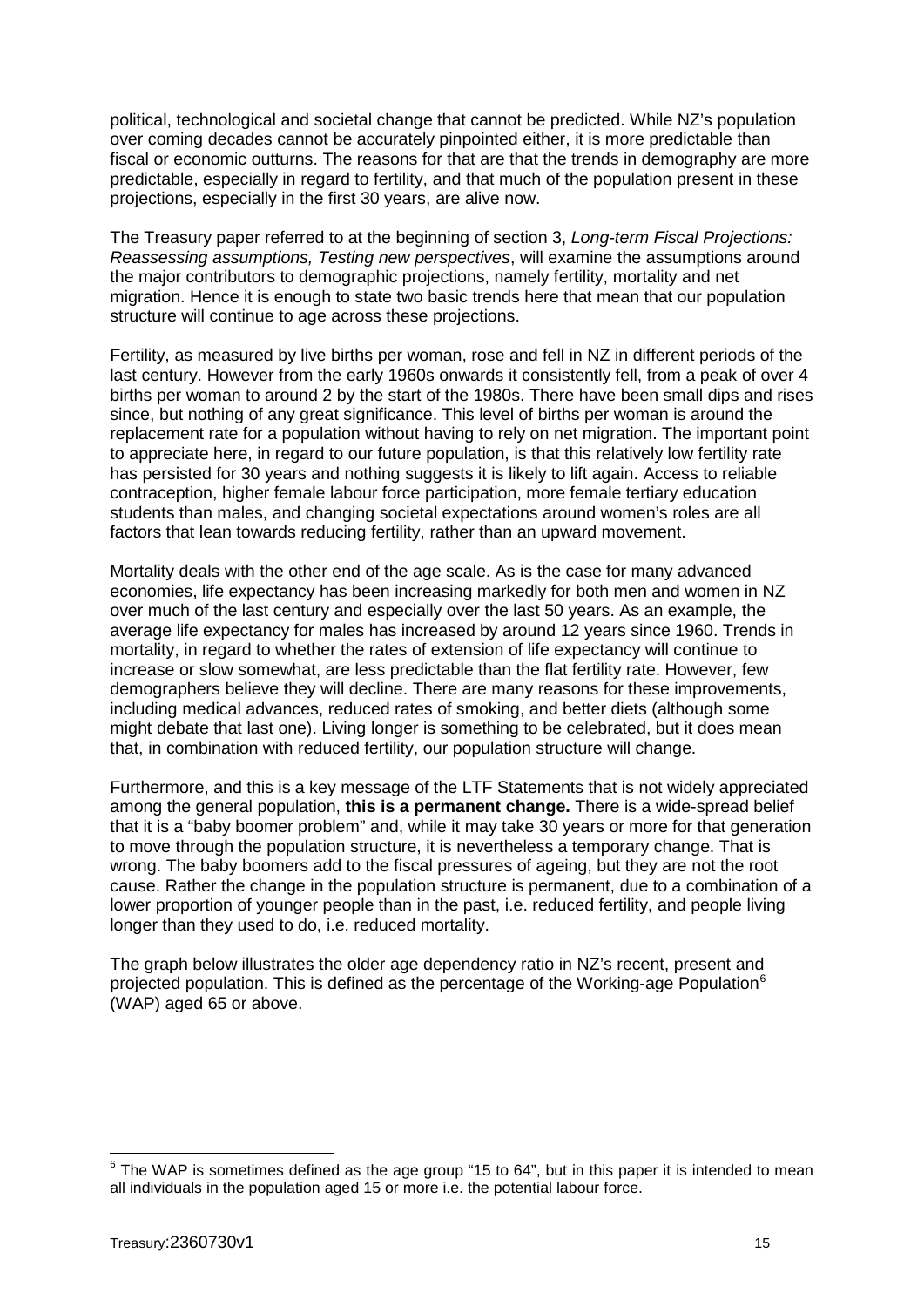

Dependency can be an emotive term. A couple in their seventies, living in and maintaining their own home, dealing with their own finances, managing their household budget etc probably do not consider themselves dependent on anyone. However, if they are receiving NZS, which is funded from taxation, then this part of their income is not of their own making.

Three points stand out from the graph, which are:

- 1. The dependency ratio is projected to rise from just over 12% in the mid-1970s, or one NZS recipient to every 7 younger potential workers, to 30% by 2060/61, or a ratio of only 1:2½ (or 2 to 5) of pensioners to younger adults.
- 2. From 1976 to 2006 the dependency ratio lifted quite slowly, but the increase over the next ten years to 2016 will surpass that over the previous 30 years. After that it accelerates again so that, by 2036, the average growth rate over this 20-year period is nearly twice that over the previous 40 years.
- 3. Beyond 2036 the dependency ratio grows fairly slowly again, but it does not decrease. This emphasises the permanent nature of NZ's population ageing

So far this section has outlined the reasons for a longer term focus in public fiscal planning, which is the permanent shift to an older age structure that NZ faces. Earlier parts of the paper have illustrated that the public pension, NZS, and Health are areas of public spending that will be particularly affected by this, via significant growth in their recipient groups. The final part of this section will "complete the circle" by conducting a theoretical experiment around a "frozen age structure". This illustrates that, if NZ's age structure stayed as it is now, the fiscal pressures would be no more than the normal ones and policy settings around spending levels could actually be made more generous and/or tax rates reduced.

Population growth in this Frozen Age Structure scenario is identical to that for the normal projections but the age proportions do not change from their expected distribution in 2015/16,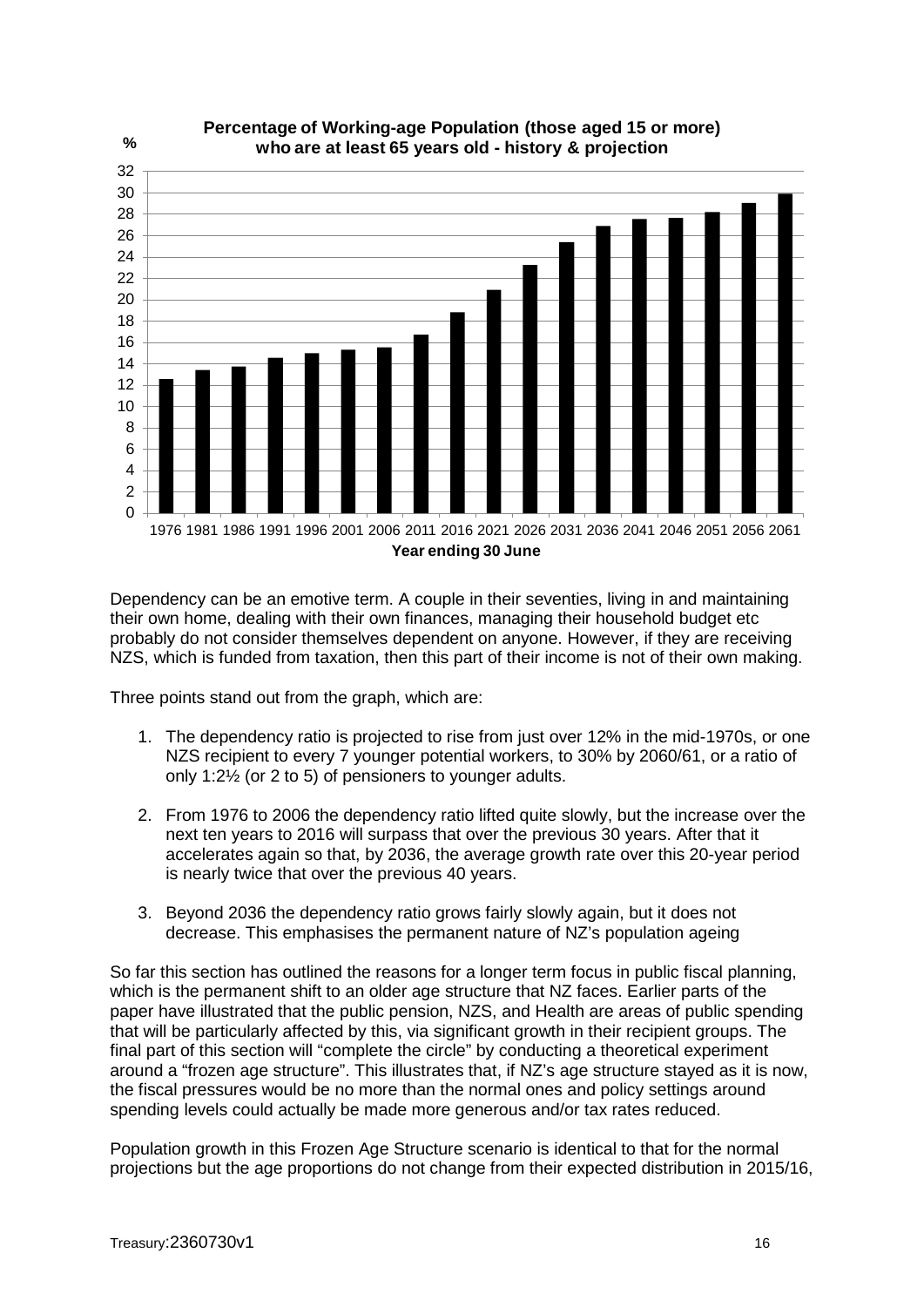the final year of the Budget 2012 forecast. As an example, the "5 to 12 years" age group is expected to comprise nearly 11% of the population in 2015/16, but that is projected to fall to just under 9% by 2059/60. Under the Frozen Age Structure scenario this age group stays at nearly 11% as the population grows.

The graph below depicts the core Crown Operating Balance excluding DFC track under the Frozen Age Structure scenario, and also the Cost Pressures and Controlled Debt scenarios.



Throughout the projected years the Operating Balance track stays at the kind of levels of GDP seen throughout most of the 2000s, before the GFC impacted on NZ's economy. This was quite a prosperous period for the NZ economy, buoyed by strong commodity prices for our exports, and annual GDP growth averaging over 6%.

Three factors in particular lead to the marked contrast between the *Cost Pressures* and *Frozen Age Structure* Operating Balance excluding DFC projections. These are:

- 1. Without the growth of the "65 and above" age group greatly outstripping that of the labour force, NZS to GDP does not rise over the projections in the *Frozen Age Structure* scenario. In fact, it slightly declines. By contrast there is a lift of over 3 percentage points of GDP between 2015/16 and 2059/60 under *Cost Pressures*.
- 2. Health spending still rises relative to GDP under *Frozen Age Structure*, but the increase over the period 2015/16 to 2059/60 is only 2 percentage points of GDP rather than the 5 of the *Cost Pressures* scenario. A lift still occurs because, as has been outlined, all age groups are recipients of publicly-funded health services and population growth in total is no different under the *Frozen Age Structure* scenario. However, it was also explained earlier that Health spending is more heavily skewed towards older age groups. Hence, as with NZS, when their growth is no stronger than any other age groups, Health expenditure does not rise by nearly as much.
- 3. With proportionally more younger people in the population, whose labour force participation is generally higher than that of people aged 65 or more, labour force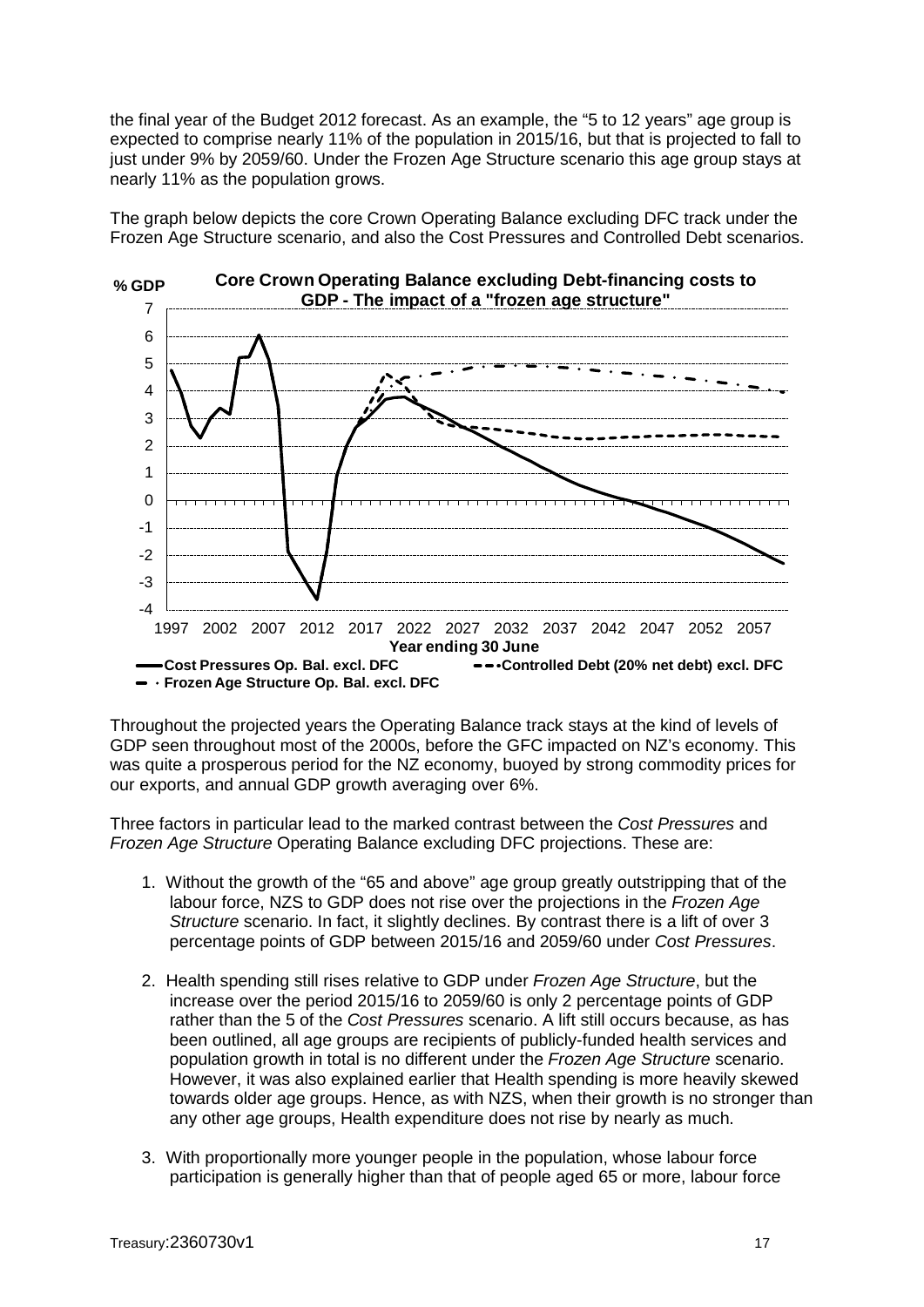growth itself is stronger. This flows though to higher GDP growth over the projected years. As tax revenue is projected at the same percentages of GDP under both the *Cost Pressures* and *Frozen Age Structure* scenarios*,* there is literally more tax dollars to offset expenses in the latter.

As the saying goes "there are no free lunches" and *Frozen Age Structure* does not lead to expenditure savings in all categories. Education and Law and Order, which demonstrate various degrees of a "demographic dividend" under *Cost Pressures,* both rise relative to GDP under *Frozen Age Structure*. That is because their younger recipient groups (if that is the right term for Law and Order) undergo stronger growth in this scenario. Other areas like Core Government Services, which largely grow in line with GDP, generate higher nominal expenditure levels under the stronger GDP growth of the *Frozen Age Structure* scenario. However these areas of increased costs are not enough to offset the gains in the Operating Balance track, relative to the *Cost Pressures* projection, described in the bullet points above.

With an Operating Balance projection like that of the *Frozen Age Structure* scenario, there would be no need for LTF Statements. It allows fiscal headroom to retire existing debt, increase public spending, add to assets, reduce taxes or a combination of these actions.

Unfortunately, a frozen age structure is a theoretical concept only. It is virtually impossible to conceive of any circumstances by which this could actually occur. The reality is that, as has been discussed, the ageing population structure that sits behind the *Cost Pressures* scenario is probably the most reliable feature of the long-term projections.

Given that, there is a need to plan for the permanent change in our population age structure that will evolve over the next few decades. This demographic phenomenon does not have to be a negative thing, the so-called "silver tsunami" that has become the catch phrase of newspapers in recent articles on the affordability of NZS. But politicians, policy makers, businesses, employers and the public need to start preparing for these changes in our future workforce and society now, so that they can be made advantageous rather than problematic.

And the LTF Statements can play an important role in educating all of these groups about these issues. That is the primary reason that the Treasury produces them.

# **5) Removing years of Operating Allowance-controlled spending from the base**

The introduction to this paper briefly outlined the major differences between the *Cost Pressures* and *Controlled Debt* scenarios. Section 3 discussed the bottom-up modelling of expense classes and tax revenue under *Cost Pressures* and noted that the Treasury paper *Long-term Fiscal Projections: Reassessing assumptions, Testing new perspectives* provides even more detail about this.

The reason this section starts with reference to these differences is because the forecast base of the Operating Allowance-controlled expense projections, be they under *Cost Pressures* or *Controlled Debt*, is effectively produced under *Controlled Debt* logic. In the [Forecast Statement of Financial Performance –](http://www.treasury.govt.nz/budget/forecasts/befu2012/052.htm) Functional Expense Analysis tables in Budget 2012 (or in any Economic and Fiscal Update), over the forecast years, most classes of spending are fairly flat. The major exceptions are Social security and welfare, DFC and Forecast new operating spending i.e. the Operating Allowances. This is not because there is an expectation of no growth in Health, Education, Law and Order, Defence etc spending. Rather it is because the new spending in these areas will not be treated as demand-based, as Welfare or the DFC are, but rather allocated from these Operating Allowances. The latter can, and have in past Budgets, been used to offset tax revenue reductions too.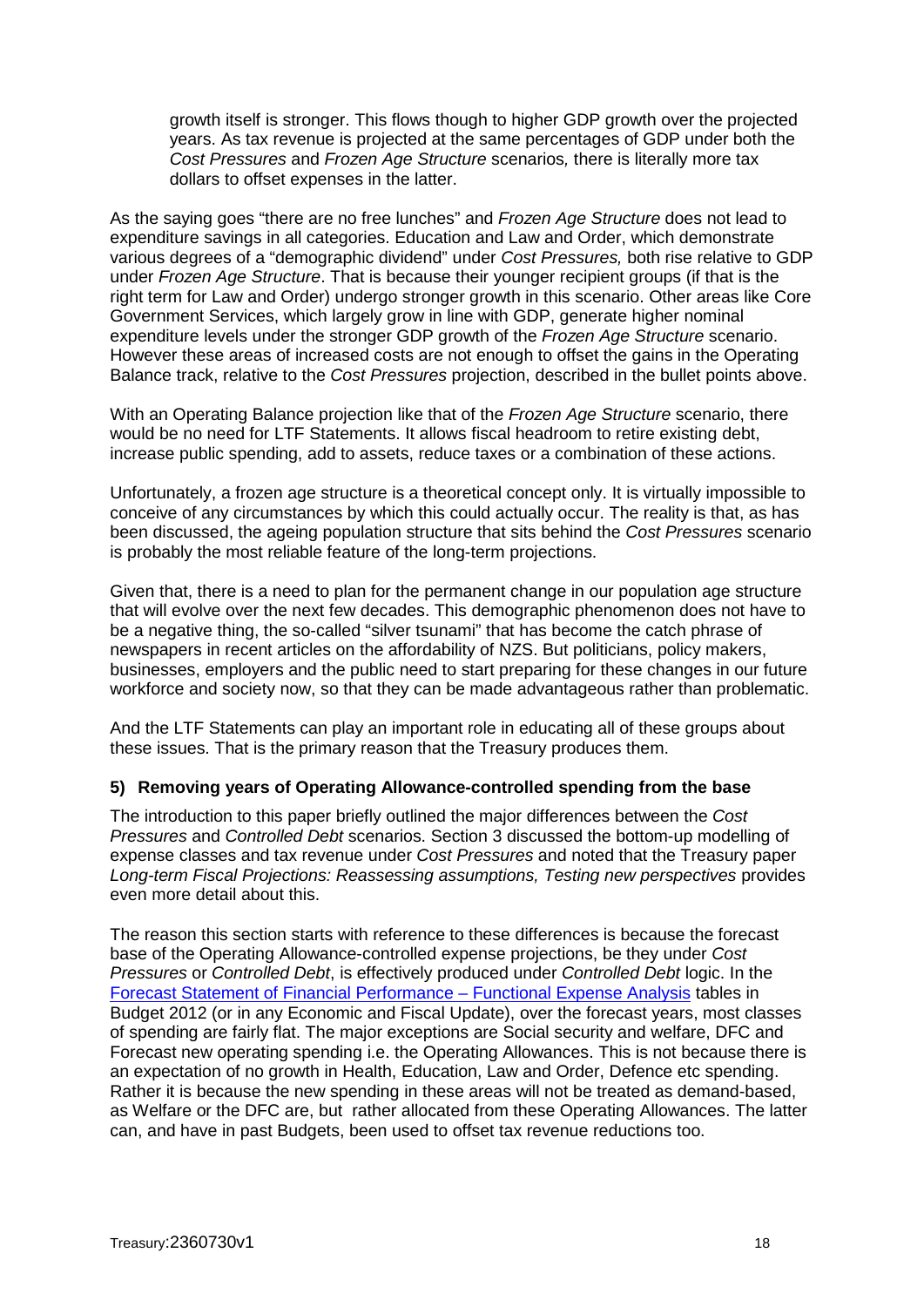Under *Controlled Debt* this "capped spending" approach extends out into projections, with annual amounts of new funding, effectively annual Operating Allowances, determined by what can be afforded while keeping Net Debt stable as a percentage of GDP. This is not how the *Cost Pressures* scenario projects these Operating Allowance-controlled expense classes. From the end of the forecast base it applies various growth drivers aligned to the individual expense types i.e. a bottom-up projection.

As has been depicted earlier in the paper, the core Crown Operating Balance excluding DFC tracks of the two scenarios quickly move apart and this is because the bottom-up drivers produce expense growth beyond that allowed for in the projected Operating Allowances.

In the past the LTF *Cost Pressures* type tracks (as has been indicated, they did not always bear this label but the modelling logic was the same) have been criticised for launching from a forecast base. The rationale of the critics was that the Operating Allowances are what is planned but haven't actually occurred. If they are not adhered to and immediate spending pressures are funded, the actual base of the projections will be higher and this difference will be magnified over the projection horizon. The only reliable base for expense category projections is history, and the last known year values are from where they should launch.

There is some validity in these criticisms. The Operating Allowances are forward-looking, planned expenditure growth, not reality. They have not always been adhered to and the use of "between Budgets" spending in the past has already been mentioned. It is not a common occurrence in NZ's history to find governments have spent less than they budgeted for via the Operating Allowances, unless economic conditions have changed markedly on them and they have had to readjust spending plans in light of a reduced tax outlook.

On the other hand, spending plans in the forecasts have to be credible as they are built into the planning of not just the government of the day, but businesses, local government, NGOs, unions, the public etc. They are also used to guide the decisions of investors, both domestic and foreign, trading partners and international credit rating agencies.

The option that will be examined in this section is one that should hopefully go some way to appeasing these criticisms but also acknowledge that governments will endeavour to adhere to the spending plans that they themselves set. It uses the Operating Allowances to set expense bases for projections in the years of the forecast horizon for which the current administration will be responsible for the Budget. Expense projections begin in forecast years that occur after the next election, for which it is possible that a different administration will be making spending plans. As that would only remove a single year (2015/16) from the current Budget 2012 forecast, the scenario modelled will mimic the situation that will apply for the forecast base of the next LTF Statement and remove the last two years. The 2012 Half Year Economic and Fiscal Update (HYEFU), published in December 2012, will be the likely forecast base of the 2013 LTF Statement. That HYEFU forecast will extend to 2016/17, as the 2011/12 year still incorporated in the Budget 2012 forecast will be a known year by then.

The following graphs compare tracks using the *Cost Pressures* projection technique from the normal end-of-forecast base and from a base two years earlier (2013/14) for the Operating Allowance-controlled expense classes. Demand-based welfare expenses still use the full forecast base as forecasts of these expenses are likely to be more accurate than projections. Graphs of both core Crown Operating Balance excluding DFC and Net Debt are illustrated.

While DFC are not a component in the first graph, they do impact on the Net Debt tracks. Hence they have been adjusted for the impact on core Crown Gross Debt caused by starting expense projections two years earlier.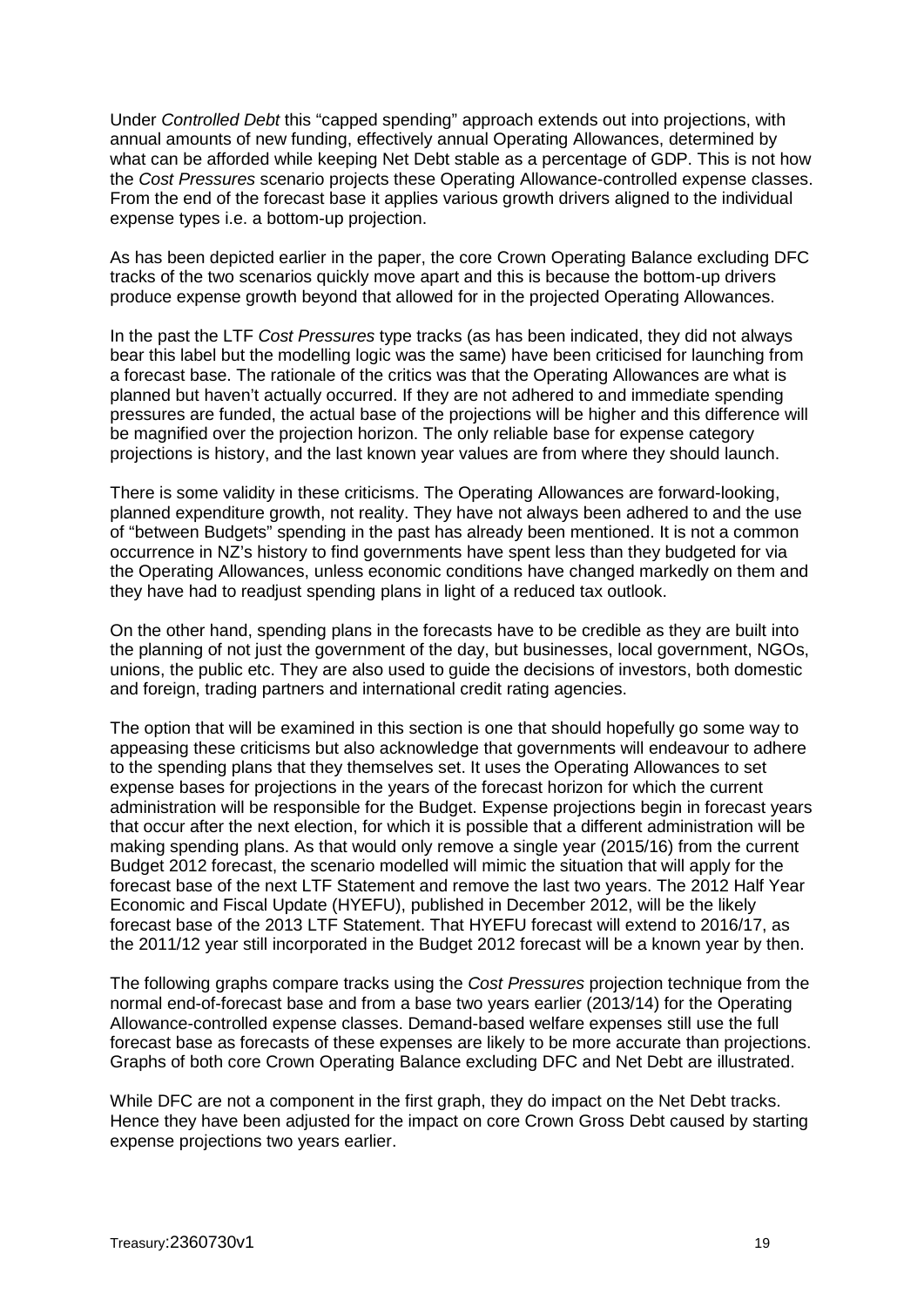





**Core Crown Net Debt to GDP under** *Cost Pressures* **modelling-**

**Cost Pressures Project Operating Allowance-controlled expenses from 2 years earlier**

The same exercise can be run for the *Controlled Debt* scenario. It does not lead to very visually impressive differences, especially in the Net Debt graph which obviously still flattens out at 20% of GDP over the majority of the projected years. However what the modelling does show is that the pathway to restore Net Debt to this stable ratio of GDP requires more austerity in these years than under the end-of-forecast projection base scenario.

This result is hardly surprising. If expenses lift more quickly in the initial years, debt will also rise when the revenue projections remain the same. From a higher debt position it requires lower annual Operating Allowance amounts to bring Net Debt back to the desired percentage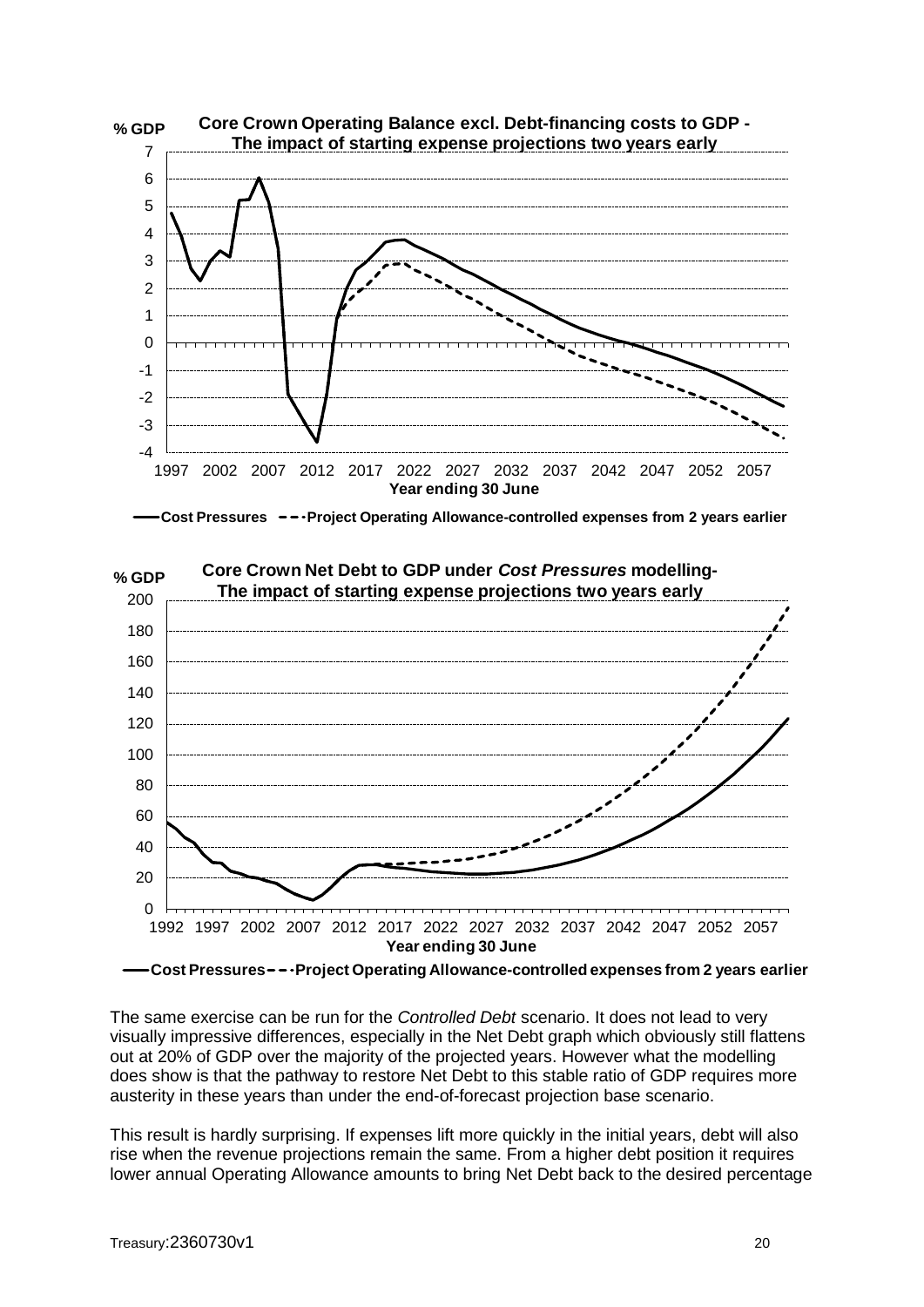of GDP over the same time period. This means there is less money available in these years to provide publicly-funded goods and services or alternatively provide tax cuts.

There are other things to be gained from this exercise too. It demonstrates two things about the projections of which readers of the LTF Statements should be cognisant.

Firstly, that they are very sensitive to the forecast base from which they arise.

Secondly, and possibly more important as a LTF message, the fiscal consolidation built into the forecasts, via capping spending through the use of Operating Allowances, is good for the long-term fiscal position. This is in line with one of the guiding principles published with the last Statement, which was "Make early change". Reducing spending gradually, before changes to the population structure really start to impact, will reduce the need for more drastic adjustments at a later time and give people more time to adjust.

#### **6) Tax revenue and the role it can play in LTF projections**

Section 3 discussed the projection of tax revenue under the *Cost Pressures* scenario. In particular it noted that the various tax types are brought to a combined 29% of GDP about five years into projections and then held at that ratio in later projected years. In other words, once the various tax types have been brought to their estimated long-term, stable ratio to GDP, they simply grow in line with GDP. The 29% figure reflects Treasury's attempt to model the current NZ tax regime, albeit free of fiscal drag, in the growing-on-trend, cycle-free world of the long-term projections.

The following graph depicts the history of the NZ tax to GDP ratio over the last 40 years. Unfortunately it is Total Crown tax revenue, rather than core Crown, as data sources for the latter have not been backdated beyond 1993/94. It also consists of a mix between cash measures prior to 1993/94 and accrual revenue measures beyond that. Neither are major problems. Core Crown tax revenue is not significantly greater than the Total Crown measure –between 2006/07 and 2010/11 the average wedge was only 0.8% higher. While cash and revenue measures can differ markedly between months, this is normally due to timing issues around recognition and receipt of the tax liability and fiscal year totals are generally close.

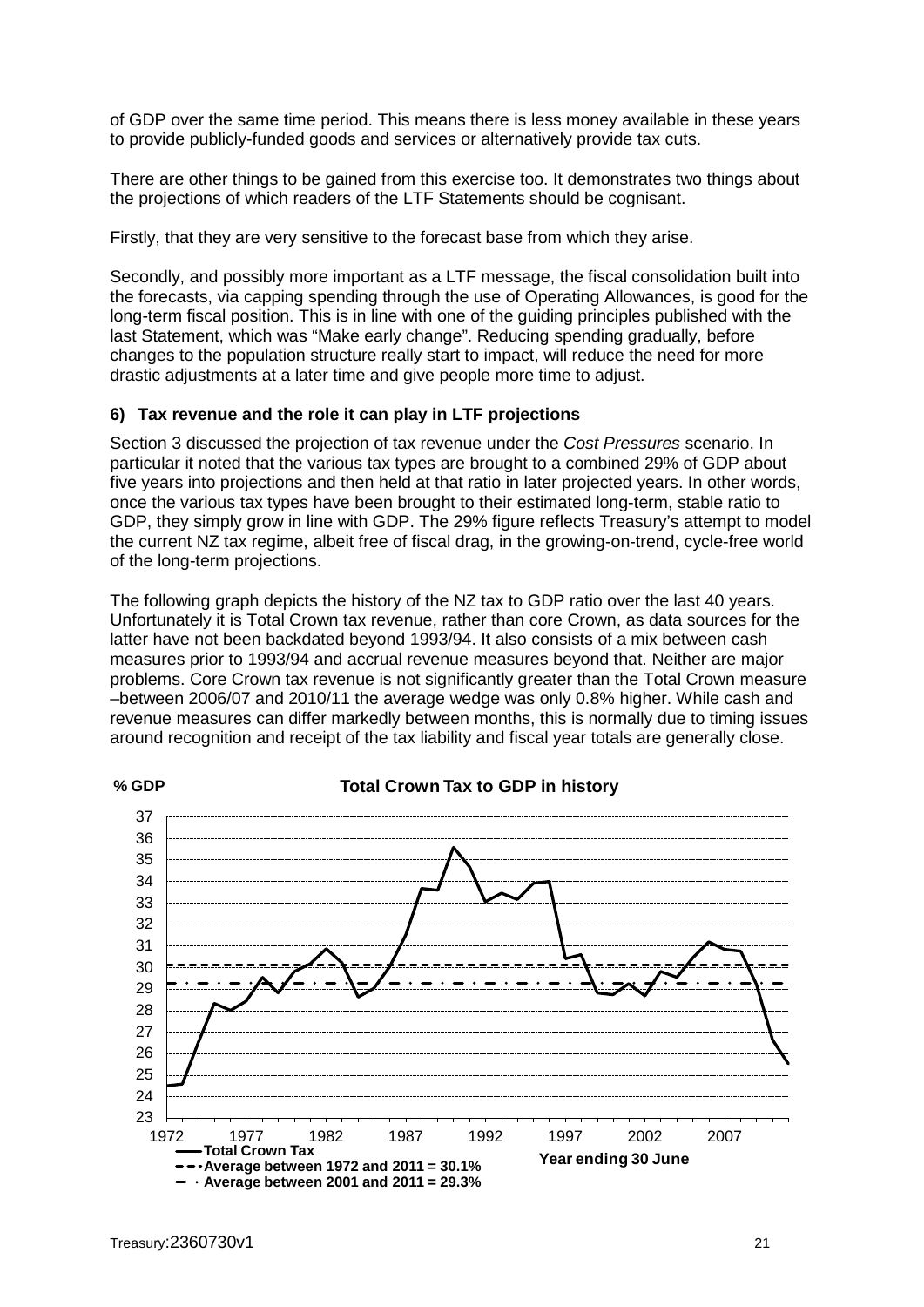It is clear from this graph that the tax-to-GDP ratio for NZ has differed quite markedly over the last 40 years, being as low as under 25% and as high as nearly 36%. The 2010/11 ratio of 25.5% is low, but this is hugely affected by the lingering negative impacts of the GFC on various tax bases, especially corporate tax and PAYE.

The average over the last 40 years, admittedly an average of quite an erratic annual series, is a 30% tax-to-GDP ratio. This is a full percentage point of GDP higher than the long-term stable tax-to-GDP ratio used in the *Cost Pressures* scenario. That does not mean that assumption is wrong (although it has already been outlined that it is a difficult assumption to estimate). It is important to remember that the 29% tax-to-GDP ratio is an attempt to model the **current** NZ tax regime, not an average over history.

What it does indicate is that a future sustained lift in the tax-to-GDP ratio, as part of the mix of policies required to meet the Controlled Debt Operating Balance track, is a quite valid assumption. A rise of one percentage point of GDP, to take the long-term tax-to-GDP ratio to 30%, is not out of kilter with NZ's tax history, as the 40-year average shown above attests to.

Even bigger lifts than this would still not take things into "unchartered territory". However, just as in the theoretical Frozen Age Structure scenario, the "no free lunch" warning applies here too, and it is more important because that scenario is impossible while raising taxes is not.

Any raise in any tax type is likely to have some detrimental impact on economic growth. Taxes mean an individual or business does not receive the full return to their labour, production or investment. Consequently they provide a disincentive to the individual to work more; to the business to increase production; and to people and firms to invest their savings in the assets of a country, especially if there are lower-tax alternatives in other nations.

It is also true that the impact on growth is dependent not only on the size of the tax increase, but also on the tax type that is increased. For example, lifting personal income tax rates would likely retard growth, by discouraging labour participation, far more than would be the case if an equivalent amount of revenue was raised via the introduction of a land tax.

The tax section of the 2013 LTF Statement will discuss the impacts of raising various tax types, taking into account factors such as the impacts on growth, the international mobility of their bases, equity issues, and the desire for NZ to retain a broad-based, low-rate tax regime. Any scenarios that are run involving tax increases will endeavour to estimate the impact on GDP growth involved, even if it is only short term, and flow that through the modelling.

To finish this section, a simple demonstration is illustrated of how the restraints on spending, necessary to achieve the Net Debt track of the *Controlled Debt* scenario, can be relaxed via a relatively moderate future increase in the tax-to-GDP ratio. The term simple demonstration is used for two reasons, which are:

- Despite explaining above that any increase in taxes should include some degree of negative impact on GDP growth, that has not been modelled in the scenario. This is mainly because the nature of the tax types increased has not been specified in this scenario. As has also been explained, the type of tax increased does matter in regard to the effect on growth.
- As *Controlled Debt* modelling uses as its residual a pool of annual new funding, which could be used to increase spending or decrease taxes, it is fairly predictable that the increases in the tax-to-GDP ratio modelled are simply reflected in the decreases in the ratio to GDP of expenses excluding DFC. This symmetrical relationship would not hold exactly if negative impacts on GDP growth were built into the scenario.